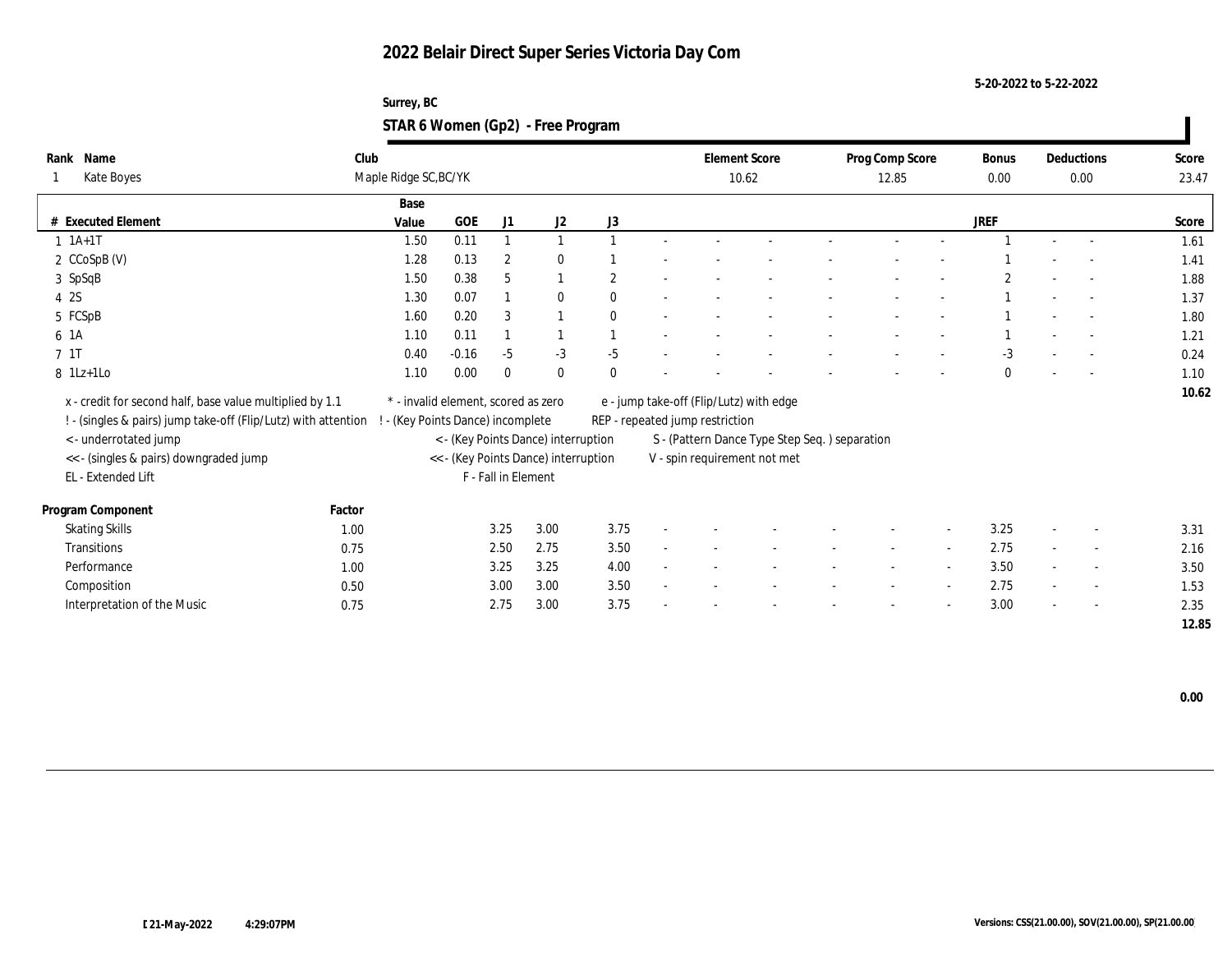**5-20-2022 to 5-22-2022**

| Surrey, BC                        |  |
|-----------------------------------|--|
| STAR 6 Women (Gp2) - Free Program |  |

| Rank Name                                                      | Club   |                                     |            |                     |                                      |              |                                 | <b>Element Score</b>                           | Prog Comp Score |                          | Bonus        |                          | Deductions               | Score |
|----------------------------------------------------------------|--------|-------------------------------------|------------|---------------------|--------------------------------------|--------------|---------------------------------|------------------------------------------------|-----------------|--------------------------|--------------|--------------------------|--------------------------|-------|
| Elisha Liu<br>2                                                |        | Inlet SC, BC/YK                     |            |                     |                                      |              |                                 | 11.93                                          | 10.60           |                          | 0.00         |                          | 0.00                     | 22.53 |
|                                                                |        | Base                                |            |                     |                                      |              |                                 |                                                |                 |                          |              |                          |                          |       |
| # Executed Element                                             |        | Value                               | <b>GOE</b> | J1                  | J2                                   | J3           |                                 |                                                |                 |                          | <b>JREF</b>  |                          |                          | Score |
| $1 \quad 2S+1LO$                                               |        | 1.80                                | $-0.07$    | $-1$                | $\bf{0}$                             | $-1$         |                                 |                                                |                 |                          | $\mathbf{0}$ | $\sim$                   | $\sim$                   | 1.73  |
| 2 2Lo                                                          |        | 1.70                                | $-0.21$    | $-2$                | $-1$                                 | $-1$         |                                 |                                                |                 |                          | -1           |                          |                          | 1.49  |
| $3 \; 1A+1T$                                                   |        | 1.50                                | 0.00       | $\mathbf{0}$        | $\bf{0}$                             | $\mathbf{0}$ |                                 |                                                |                 |                          | $\Omega$     |                          | $\sim$                   | 1.50  |
| 4 CCoSpB                                                       |        | 1.70                                | 0.13       | $\mathbf{0}$        |                                      |              |                                 |                                                |                 |                          |              |                          | $\sim$                   | 1.83  |
| 5 SpSqB                                                        |        | 1.50                                | 0.08       | $\mathbf{0}$        |                                      | $\mathbf{0}$ |                                 |                                                |                 |                          |              |                          |                          | 1.58  |
| 6 2S                                                           |        | 1.30                                | $-0.20$    | $-2$                | $-1$                                 | $-2$         |                                 |                                                |                 |                          | $-1$         |                          |                          | 1.10  |
| 7 1A                                                           |        | 1.10                                | 0.00       | $\mathbf{0}$        | $\bf{0}$                             | $\mathbf{0}$ |                                 |                                                |                 |                          | $\mathbf{0}$ |                          | $\overline{\phantom{a}}$ | 1.10  |
| 8 FCSpB                                                        |        | 1.60                                | 0.00       | $\mathbf{0}$        | $\mathbf{0}$                         | $\mathbf{0}$ |                                 |                                                |                 |                          | $\mathbf{0}$ |                          |                          | 1.60  |
| x - credit for second half, base value multiplied by 1.1       |        | * - invalid element, scored as zero |            |                     |                                      |              |                                 | e - jump take-off (Flip/Lutz) with edge        |                 |                          |              |                          |                          | 11.93 |
| ! - (singles & pairs) jump take-off (Flip/Lutz) with attention |        | - (Key Points Dance) incomplete     |            |                     |                                      |              | REP - repeated jump restriction |                                                |                 |                          |              |                          |                          |       |
| <- underrotated jump                                           |        |                                     |            |                     | < - (Key Points Dance) interruption  |              |                                 | S - (Pattern Dance Type Step Seq. ) separation |                 |                          |              |                          |                          |       |
| << - (singles & pairs) downgraded jump                         |        |                                     |            |                     | << - (Key Points Dance) interruption |              |                                 | V - spin requirement not met                   |                 |                          |              |                          |                          |       |
| EL - Extended Lift                                             |        |                                     |            | F - Fall in Element |                                      |              |                                 |                                                |                 |                          |              |                          |                          |       |
|                                                                |        |                                     |            |                     |                                      |              |                                 |                                                |                 |                          |              |                          |                          |       |
| Program Component                                              | Factor |                                     |            |                     |                                      |              |                                 |                                                |                 |                          |              |                          |                          |       |
| <b>Skating Skills</b>                                          | 1.00   |                                     |            | 2.00                | 2.50                                 | 3.25         |                                 |                                                |                 |                          | 2.25         | $\overline{\phantom{a}}$ | $\overline{\phantom{a}}$ | 2.50  |
| Transitions                                                    | 0.75   |                                     |            | 2.25                | 3.00                                 | 3.75         |                                 |                                                | $\sim$          | $\overline{\phantom{a}}$ | 2.25         | $\sim$                   | $\sim$                   | 2.11  |
| Performance                                                    | 1.00   |                                     |            | 2.00                | 2.75                                 | 3.50         |                                 |                                                |                 | $\overline{a}$           | 2.50         |                          | $\overline{\phantom{a}}$ | 2.69  |
| Composition                                                    | 0.50   |                                     |            | 2.25                | 2.75                                 | 3.50         |                                 |                                                |                 |                          | 2.50         |                          | $\sim$                   | 1.38  |
| Interpretation of the Music                                    | 0.75   |                                     |            | 1.75                | 2.75                                 | 3.50         |                                 |                                                |                 |                          | 2.25         |                          | $\overline{\phantom{a}}$ | 1.92  |
|                                                                |        |                                     |            |                     |                                      |              |                                 |                                                |                 |                          |              |                          |                          | 10.60 |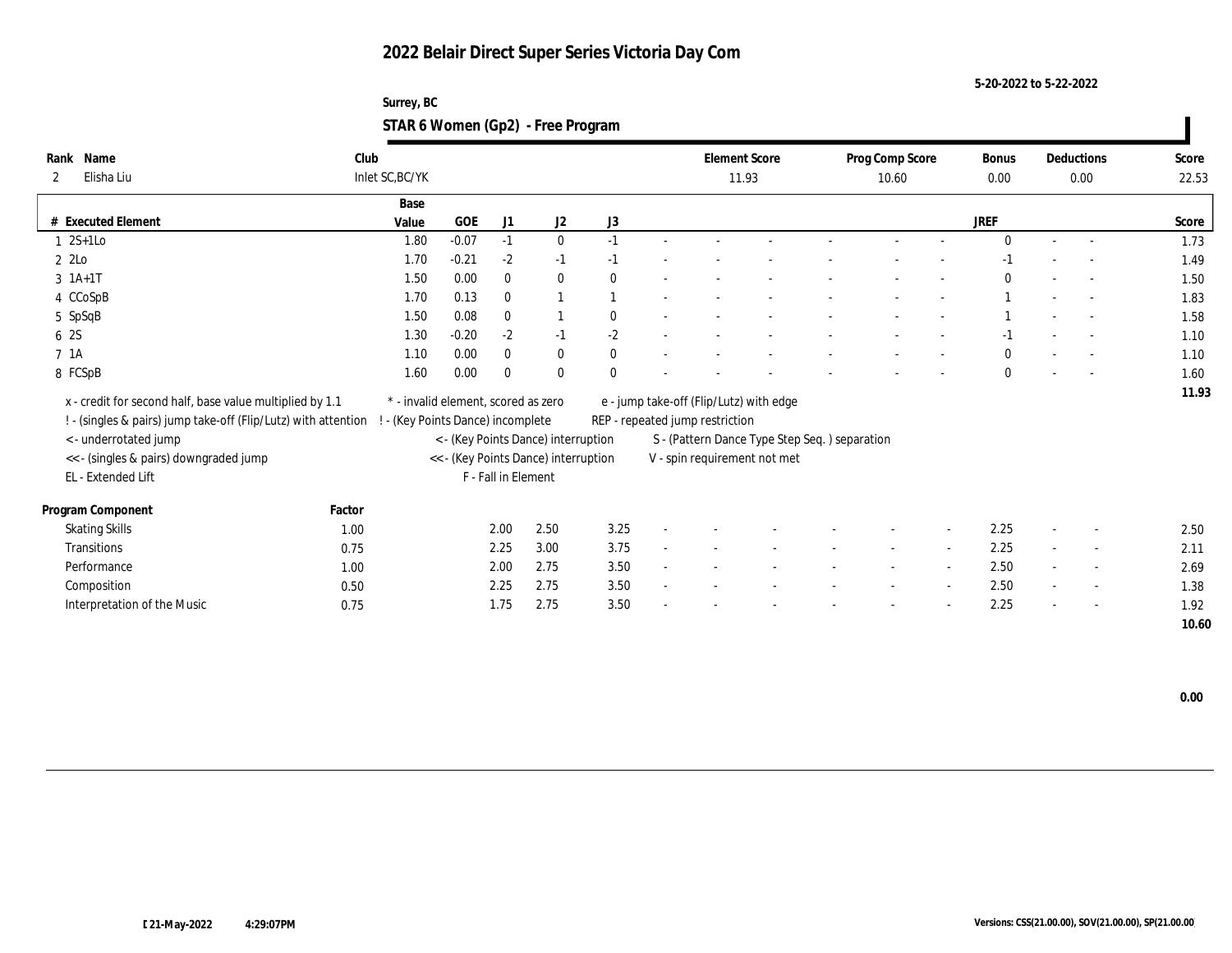#### **5-20-2022 to 5-22-2022**

### **Surrey, BC STAR 6 Women (Gp2) - Free Program**

| Rank Name                                                                                        | Club   |                                     |         |                     |                                      |              |                                 | <b>Element Score</b>                          | Prog Comp Score |                          | Bonus        |                          | Deductions               | Score |
|--------------------------------------------------------------------------------------------------|--------|-------------------------------------|---------|---------------------|--------------------------------------|--------------|---------------------------------|-----------------------------------------------|-----------------|--------------------------|--------------|--------------------------|--------------------------|-------|
| Miranda Guerrero<br>3                                                                            |        | Burnaby FSC, BC/YK                  |         |                     |                                      |              |                                 | 11.41                                         | 9.49            |                          | $0.00\,$     |                          | 0.20                     | 20.70 |
|                                                                                                  |        | Base                                |         |                     |                                      |              |                                 |                                               |                 |                          |              |                          |                          |       |
| # Executed Element                                                                               |        | Value                               | GOE     | J1                  | $\mathrm{J}2$                        | $\rm J3$     |                                 |                                               |                 |                          | <b>JREF</b>  |                          |                          | Score |
| $1 \t1A+1T$                                                                                      |        | 1.50                                | 0.00    | $\bf{0}$            | $\bf{0}$                             | $\mathbf{0}$ |                                 |                                               |                 |                          | $\Omega$     |                          |                          | 1.50  |
| 2 2Lo                                                                                            | F      | 1.70                                | $-0.85$ | $-5$                | $-5$                                 | $-5$         |                                 |                                               |                 |                          | $-5$         |                          |                          | 0.85  |
| $3 \t2S+1Lo$                                                                                     |        | 1.80                                | $-0.03$ | $-1$                | $\bf{0}$                             | $\theta$     |                                 |                                               |                 |                          | $\mathbf{0}$ |                          |                          | 1.77  |
| 4 CCoSpB                                                                                         |        | 1.70                                | 0.09    | $\mathbf{0}$        | $\mathbf{0}$                         |              |                                 |                                               |                 |                          |              | $\sim$                   | $\overline{a}$           | 1.79  |
| 5 <sup>2T</sup>                                                                                  |        | 1.30                                | 0.00    | $\mathbf{0}$        | $\mathbf{0}$                         | $\theta$     |                                 |                                               |                 |                          | $\Omega$     |                          | $\sim$                   | 1.30  |
| 6 SpSqB                                                                                          |        | 1.50                                | 0.08    |                     | $\mathbf{1}$                         | $\theta$     |                                 |                                               |                 |                          | $\mathbf{0}$ |                          | $\sim$                   | 1.58  |
| 7 1A                                                                                             |        | 1.10                                | 0.00    | $\mathbf{0}$        | $\bf{0}$                             | $\mathbf{0}$ |                                 |                                               |                 |                          | $\mathbf{0}$ |                          |                          | 1.10  |
| 8 FCSpB                                                                                          |        | 1.60                                | $-0.08$ | $\mathbf{0}$        | $\mathbf{0}$                         | $-1$         |                                 |                                               |                 |                          | $-1$         |                          |                          | 1.52  |
| x - credit for second half, base value multiplied by 1.1                                         |        | * - invalid element, scored as zero |         |                     |                                      |              |                                 | e - jump take-off (Flip/Lutz) with edge       |                 |                          |              |                          |                          | 11.41 |
| ! - (singles & pairs) jump take-off (Flip/Lutz) with attention ! - (Key Points Dance) incomplete |        |                                     |         |                     |                                      |              | REP - repeated jump restriction |                                               |                 |                          |              |                          |                          |       |
| < - underrotated jump                                                                            |        |                                     |         |                     | < - (Key Points Dance) interruption  |              |                                 | S - (Pattern Dance Type Step Seq.) separation |                 |                          |              |                          |                          |       |
| << - (singles & pairs) downgraded jump                                                           |        |                                     |         |                     | << - (Key Points Dance) interruption |              |                                 | V - spin requirement not met                  |                 |                          |              |                          |                          |       |
| EL - Extended Lift                                                                               |        |                                     |         | F - Fall in Element |                                      |              |                                 |                                               |                 |                          |              |                          |                          |       |
|                                                                                                  |        |                                     |         |                     |                                      |              |                                 |                                               |                 |                          |              |                          |                          |       |
| Program Component                                                                                | Factor |                                     |         |                     |                                      |              |                                 |                                               |                 |                          |              |                          |                          |       |
| <b>Skating Skills</b>                                                                            | 1.00   |                                     |         | 2.25                | 2.50                                 | 2.25         |                                 |                                               |                 |                          | 2.00         |                          |                          | 2.25  |
| Transitions                                                                                      | 0.75   |                                     |         | 2.25                | 2.50                                 | 3.00         |                                 |                                               |                 | $\sim$                   | 2.25         | $\sim$                   | $\overline{\phantom{a}}$ | 1.88  |
| Performance                                                                                      | 1.00   |                                     |         | 2.00                | 2.75                                 | 2.75         |                                 |                                               |                 | $\sim$                   | 2.00         |                          | $\sim$                   | 2.38  |
| Composition                                                                                      | 0.50   |                                     |         | 2.00                | 2.75                                 | 2.50         |                                 |                                               |                 | $\overline{\phantom{a}}$ | 2.25         | $\sim$                   | $\overline{\phantom{a}}$ | 1.19  |
| Interpretation of the Music                                                                      | 0.75   |                                     |         | 2.25                | 2.75                                 | 2.75         |                                 |                                               |                 | $\overline{\phantom{a}}$ | 1.75         | $\overline{\phantom{a}}$ | $\overline{\phantom{a}}$ | 1.79  |
|                                                                                                  |        |                                     |         |                     |                                      |              |                                 |                                               |                 |                          |              |                          |                          | 9.49  |

1 Fall(s) factor (0.2) **0.20**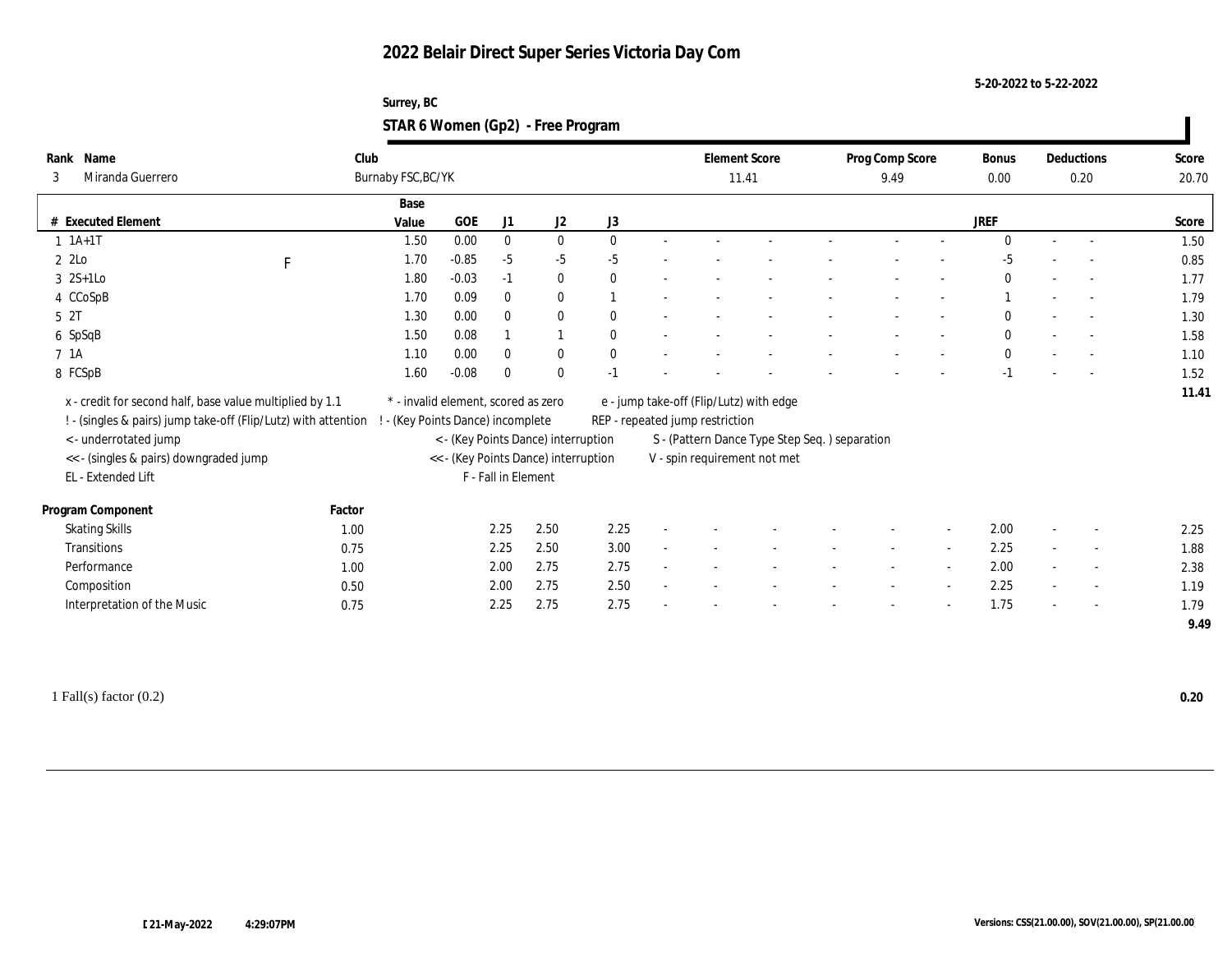**5-20-2022 to 5-22-2022**

| Surrey, BC                        |  |
|-----------------------------------|--|
| STAR 6 Women (Gp2) - Free Program |  |

| Name<br>Rank                                                   | Club         |                                   |                                     |                     |                                      |              |                                 | <b>Element Score</b>                          | Prog Comp Score | <b>Bonus</b> |                          | Deductions               | Score |
|----------------------------------------------------------------|--------------|-----------------------------------|-------------------------------------|---------------------|--------------------------------------|--------------|---------------------------------|-----------------------------------------------|-----------------|--------------|--------------------------|--------------------------|-------|
| Eva Liu<br>4                                                   |              | Burnaby FSC, BC/YK                |                                     |                     |                                      |              |                                 | 10.63                                         | 9.83            | 0.00         |                          | 0.20                     | 20.26 |
|                                                                |              | Base                              |                                     |                     |                                      |              |                                 |                                               |                 |              |                          |                          |       |
| # Executed Element                                             |              | Value                             | GOE                                 | J1                  | J2                                   | J3           |                                 |                                               |                 | <b>JREF</b>  |                          |                          | Score |
| $2S+1Lo$                                                       |              | 1.80                              | $-0.07$                             | $-1$                | $\bf{0}$                             | $\mathbf{0}$ |                                 |                                               |                 | $-1$         | $\sim$                   |                          | 1.73  |
| $2 \; 1A$                                                      |              | 1.10                              | 0.00                                | $\mathbf{0}$        | $\bf{0}$                             | $\bf{0}$     |                                 |                                               |                 | $\mathbf{0}$ |                          |                          | 1.10  |
| 3 StSqB                                                        |              | 1.50                              | 0.00                                | $\mathbf{0}$        | $\bf{0}$                             | $\bf{0}$     |                                 |                                               |                 | 0            |                          | $\sim$                   | 1.50  |
| 4 2Lo                                                          | $\mathbf{F}$ | 1.70                              | $-0.85$                             | $-5$                | $-5$                                 | $-5$         |                                 |                                               |                 | $-5$         |                          | $\sim$                   | 0.85  |
| 5 2F                                                           |              | 1.80                              | 0.00                                | $\bf{0}$            | $\bf{0}$                             | $\mathbf{0}$ |                                 |                                               |                 | $\bf{0}$     |                          |                          | 1.80  |
| 6 CSpB                                                         |              | 1.10                              | 0.00                                | $\bf{0}$            | $\bf{0}$                             | $\mathbf{0}$ |                                 |                                               |                 | $\bf{0}$     |                          |                          | 1.10  |
| 7 2S                                                           |              | 1.30                              | $-0.03$                             | $\bf{0}$            | $\bf{0}$                             | $-1$         |                                 |                                               |                 | $\bf{0}$     |                          |                          | 1.27  |
| 8 CCoSpB (V)                                                   |              | 1.28                              | 0.00                                | $\bf{0}$            | $\mathbf{0}$                         | $\Omega$     |                                 |                                               |                 | $\mathbf{0}$ |                          |                          | 1.28  |
| x - credit for second half, base value multiplied by 1.1       |              |                                   | * - invalid element, scored as zero |                     |                                      |              |                                 | e - jump take-off (Flip/Lutz) with edge       |                 |              |                          |                          | 10.63 |
| ! - (singles & pairs) jump take-off (Flip/Lutz) with attention |              | ! - (Key Points Dance) incomplete |                                     |                     |                                      |              | REP - repeated jump restriction |                                               |                 |              |                          |                          |       |
| < - underrotated jump                                          |              |                                   |                                     |                     | < - (Key Points Dance) interruption  |              |                                 | S - (Pattern Dance Type Step Seq.) separation |                 |              |                          |                          |       |
| << - (singles & pairs) downgraded jump                         |              |                                   |                                     |                     | << - (Key Points Dance) interruption |              |                                 | V - spin requirement not met                  |                 |              |                          |                          |       |
| EL - Extended Lift                                             |              |                                   |                                     | F - Fall in Element |                                      |              |                                 |                                               |                 |              |                          |                          |       |
|                                                                |              |                                   |                                     |                     |                                      |              |                                 |                                               |                 |              |                          |                          |       |
| Program Component                                              | Factor       |                                   |                                     |                     |                                      |              |                                 |                                               |                 |              |                          |                          |       |
| <b>Skating Skills</b>                                          | 1.00         |                                   |                                     | 2.50                | 2.50                                 | 2.75         |                                 |                                               |                 | 2.25         |                          |                          | 2.50  |
| Transitions                                                    | 0.75         |                                   |                                     | 2.50                | 2.25                                 | 2.75         |                                 |                                               |                 | 2.50         | $\sim$                   | $\overline{\phantom{a}}$ | 1.88  |
| Performance                                                    | 1.00         |                                   |                                     | 2.25                | 2.75                                 | 2.75         |                                 |                                               |                 | 2.50         | $\sim$                   | $\overline{a}$           | 2.56  |
| Composition                                                    | 0.50         |                                   |                                     | 2.25                | 2.25                                 | 2.50         |                                 |                                               |                 | 2.25         | $\sim$                   | $\sim$                   | 1.16  |
| Interpretation of the Music                                    | 0.75         |                                   |                                     | 2.00                | 2.50                                 | 2.50         |                                 |                                               |                 | 2.25         | $\overline{\phantom{a}}$ | $\sim$                   | 1.73  |
|                                                                |              |                                   |                                     |                     |                                      |              |                                 |                                               |                 |              |                          |                          | 9.83  |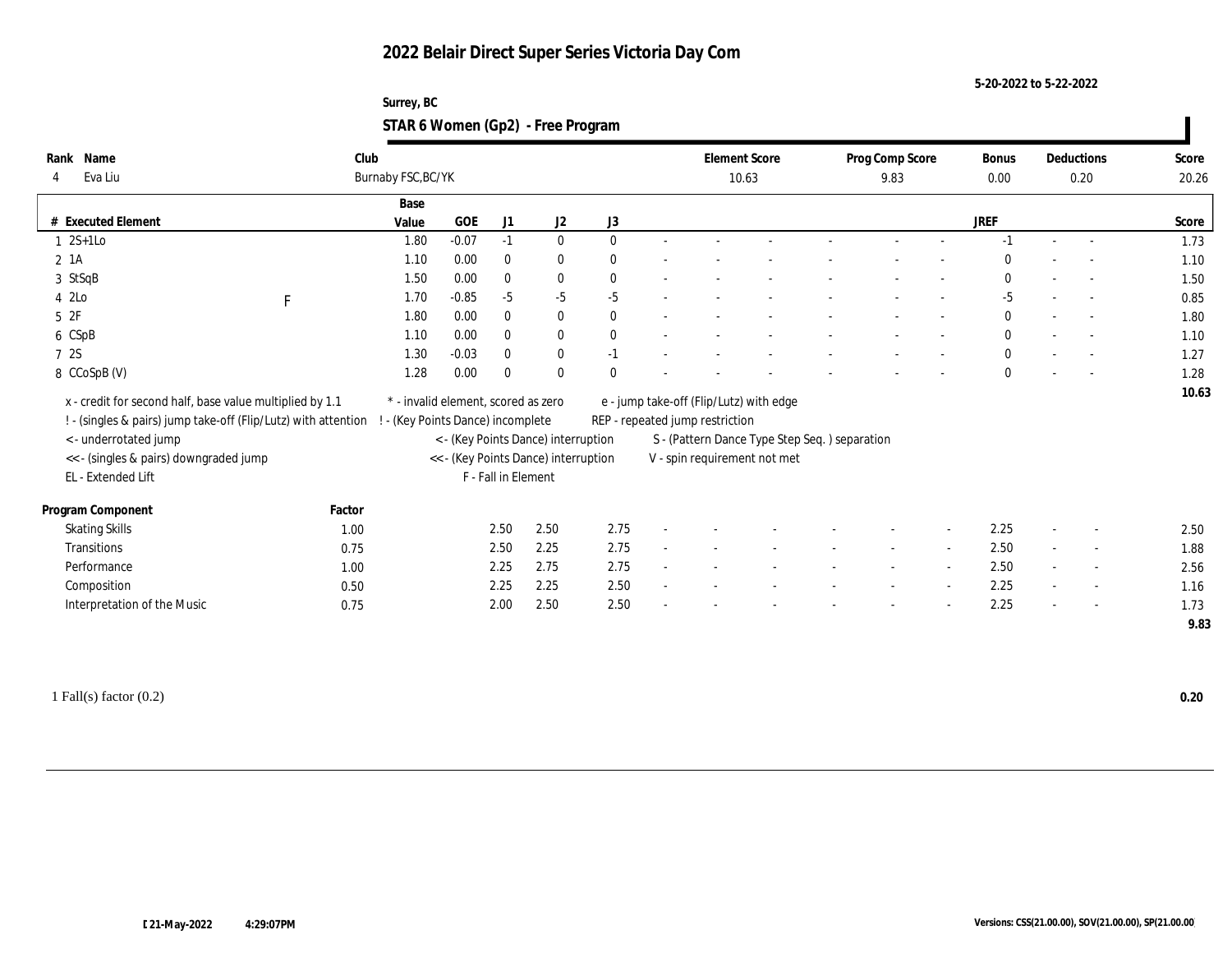#### **5-20-2022 to 5-22-2022**

### **Surrey, BC STAR 6 Women (Gp2) - Free Program**

| Name<br>Rank                                                     | Club         |                                     |            |                     |                                      |          |        |                                               | <b>Element Score</b> | Prog Comp Score          |        | Bonus        |        | Deductions               | Score |
|------------------------------------------------------------------|--------------|-------------------------------------|------------|---------------------|--------------------------------------|----------|--------|-----------------------------------------------|----------------------|--------------------------|--------|--------------|--------|--------------------------|-------|
| Piper Evans<br>5                                                 |              | Skate Sea2Sky, BC/YK                |            |                     |                                      |          |        |                                               | 11.12                | 8.48                     |        | 0.00         |        | 0.20                     | 19.40 |
|                                                                  |              | Base                                |            |                     |                                      |          |        |                                               |                      |                          |        |              |        |                          |       |
| # Executed Element                                               |              | Value                               | <b>GOE</b> | J1                  | J2                                   | $\rm J3$ |        |                                               |                      |                          |        | <b>JREF</b>  |        |                          | Score |
| $1 \ 2S + 2T$                                                    | $\mathbf{F}$ | 2.60                                | $-0.65$    | $-5$                | $-5$                                 | $-5$     |        |                                               |                      |                          |        | $-5$         |        |                          | 1.95  |
| 2 2Lo                                                            |              | 1.70                                | $-0.04$    | $-1$                | $\bf{0}$                             | $\theta$ |        |                                               |                      |                          |        | $\Omega$     |        | $\sim$                   | 1.66  |
| 3 CCoSp                                                          |              | 0.00                                |            | $\sim$              | $\sim$                               |          |        |                                               |                      |                          |        |              |        |                          | 0.00  |
| 4 SpSqB                                                          |              | 1.50                                | $-0.04$    | $\mathbf{0}$        | $\bf{0}$                             | $\theta$ | $\sim$ |                                               |                      |                          |        | $-1$         |        | $\sim$                   | 1.46  |
| 52F                                                              |              | 1.80                                | $-0.18$    | $-1$                | $-1$                                 | $-1$     |        |                                               |                      |                          |        | $-1$         |        | $\sim$                   | 1.62  |
| 6 2S                                                             |              | 1.30                                | $-0.03$    | $-1$                | $\bf{0}$                             | $\bf{0}$ |        |                                               |                      |                          |        | $\mathbf{0}$ |        | $\sim$                   | 1.27  |
| $7$ 1A+1Lo                                                       |              | 1.60                                | 0.00       | $\mathbf{0}$        | $\bf{0}$                             | $\bf{0}$ |        |                                               |                      |                          |        | $\mathbf{0}$ |        | $\overline{\phantom{a}}$ | 1.60  |
| 8 FCSpB                                                          |              | 1.60                                | $-0.04$    | $\theta$            | $\mathbf{0}$                         | $\Omega$ |        |                                               |                      |                          |        | $-1$         |        | $\sim$                   | 1.56  |
| x - credit for second half, base value multiplied by 1.1         |              | * - invalid element, scored as zero |            |                     |                                      |          |        | e - jump take-off (Flip/Lutz) with edge       |                      |                          |        |              |        |                          | 11.12 |
| ! - (singles & pairs) jump take-off (Flip/Lutz) with attention ! |              | - (Key Points Dance) incomplete     |            |                     |                                      |          |        | REP - repeated jump restriction               |                      |                          |        |              |        |                          |       |
| <- underrotated jump                                             |              |                                     |            |                     | < - (Key Points Dance) interruption  |          |        | S - (Pattern Dance Type Step Seq.) separation |                      |                          |        |              |        |                          |       |
| << - (singles & pairs) downgraded jump                           |              |                                     |            |                     | << - (Key Points Dance) interruption |          |        | V - spin requirement not met                  |                      |                          |        |              |        |                          |       |
| EL - Extended Lift                                               |              |                                     |            | F - Fall in Element |                                      |          |        |                                               |                      |                          |        |              |        |                          |       |
|                                                                  |              |                                     |            |                     |                                      |          |        |                                               |                      |                          |        |              |        |                          |       |
| Program Component                                                | Factor       |                                     |            |                     |                                      |          |        |                                               |                      |                          |        |              |        |                          |       |
| <b>Skating Skills</b>                                            | 1.00         |                                     |            | 2.25                | 2.25                                 | 2.75     |        |                                               |                      |                          |        | 2.50         |        | $\overline{\phantom{a}}$ | 2.44  |
| Transitions                                                      | 0.75         |                                     |            | 2.00                | 2.25                                 | 2.50     |        |                                               |                      | $\sim$                   | $\sim$ | 2.00         | $\sim$ | $\overline{\phantom{a}}$ | 1.64  |
| Performance                                                      | 1.00         |                                     |            | 1.75                | 2.00                                 | 2.25     | $\sim$ |                                               |                      | $\overline{\phantom{a}}$ | $\sim$ | 1.75         | $\sim$ | $\overline{\phantom{a}}$ | 1.94  |
| Composition                                                      | 0.50         |                                     |            | 2.00                | 2.00                                 | 2.00     |        |                                               |                      |                          |        | 2.00         |        | $\overline{\phantom{a}}$ | 1.00  |
| Interpretation of the Music                                      | 0.75         |                                     |            | 1.75                | 2.00                                 | 2.25     | $\sim$ |                                               |                      | $\overline{\phantom{a}}$ | $\sim$ | 1.75         | $\sim$ | $\sim$                   | 1.46  |
|                                                                  |              |                                     |            |                     |                                      |          |        |                                               |                      |                          |        |              |        |                          | 8.48  |
|                                                                  |              |                                     |            |                     |                                      |          |        |                                               |                      |                          |        |              |        |                          |       |

1 Fall(s) factor (0.2) **0.20**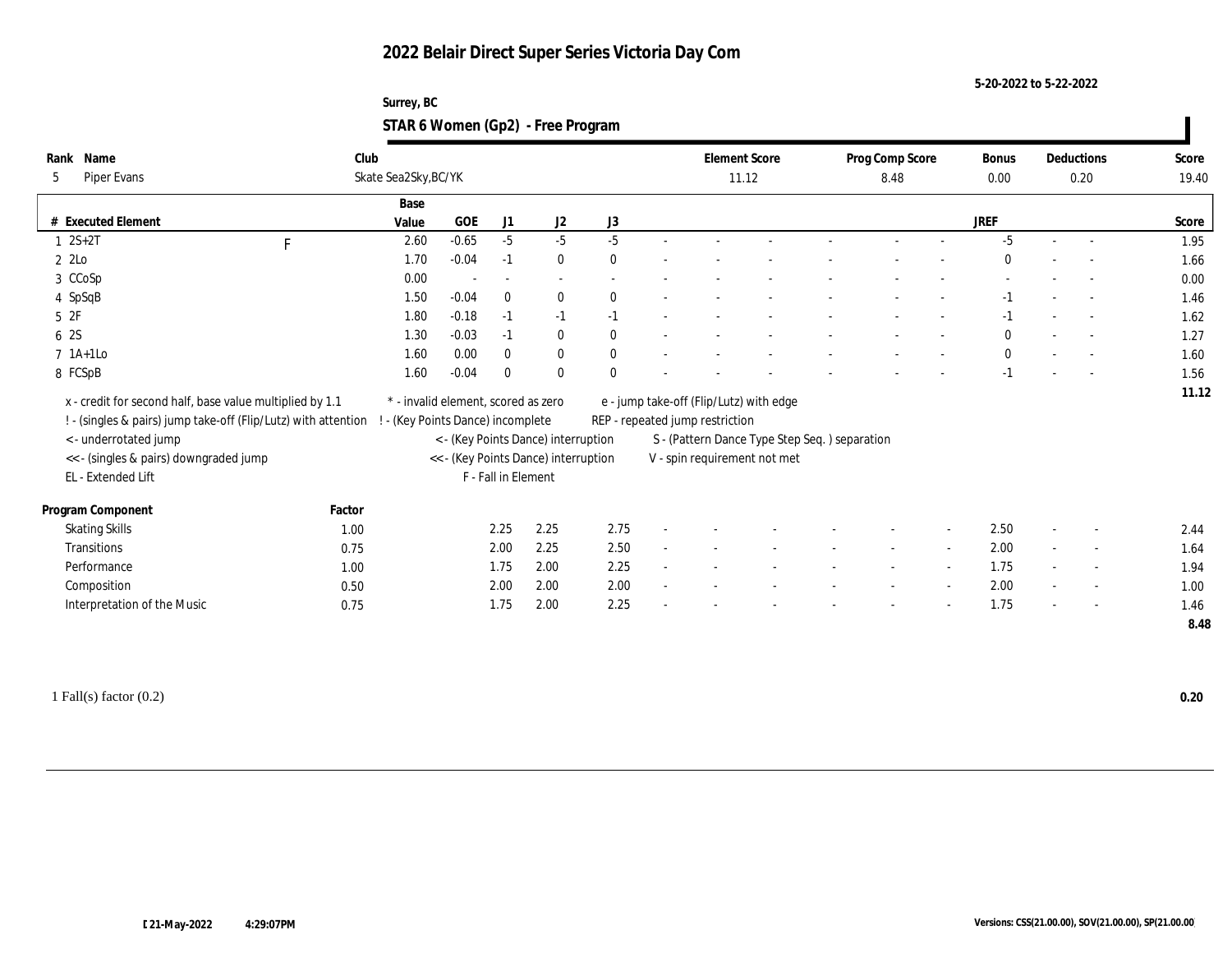**5-20-2022 to 5-22-2022**

| Surrey, BC                        |  |
|-----------------------------------|--|
| STAR 6 Women (Gp2) - Free Program |  |

| Name<br>Rank                                                   | Club         |                                   |                                     |                     |                                      |              |        |                                                | <b>Element Score</b> | Prog Comp Score |                          | Bonus        |                          | Deductions               | Score |
|----------------------------------------------------------------|--------------|-----------------------------------|-------------------------------------|---------------------|--------------------------------------|--------------|--------|------------------------------------------------|----------------------|-----------------|--------------------------|--------------|--------------------------|--------------------------|-------|
| Raina Leghari<br>6                                             |              | Killarney FSC, BC/YK              |                                     |                     |                                      |              |        |                                                | 9.39                 | 9.94            |                          | 0.00         |                          | 0.40                     | 18.93 |
|                                                                |              | Base                              |                                     |                     |                                      |              |        |                                                |                      |                 |                          |              |                          |                          |       |
| # Executed Element                                             |              | Value                             | <b>GOE</b>                          | J1                  | J2                                   | J3           |        |                                                |                      |                 |                          | JREF         |                          |                          | Score |
| $1 \t1A$                                                       |              | 1.10                              | $-0.08$                             | $-1$                | $-1$                                 | $-1$         | $\sim$ |                                                |                      |                 |                          | $\Omega$     | $\sim$                   | $\sim$                   | 1.02  |
| $2 \text{ 1A+2T}<<$                                            |              | 1.50                              | $-0.36$                             | $-4$                | $-3$                                 | $-3$         |        |                                                |                      |                 |                          | $-3$         |                          |                          | 1.14  |
| $3 \text{ } 2F<$                                               | !F           | 1.44                              | $-0.72$                             | $-5$                | $-5$                                 | $-5$         |        |                                                |                      |                 |                          | -5           |                          |                          | 0.72  |
| 4 FCSpB                                                        |              | 1.60                              | $-0.04$                             | $\theta$            | $\bf{0}$                             | $-1$         |        |                                                |                      |                 |                          | $\mathbf{0}$ |                          | $\sim$                   | 1.56  |
| 5 SpSqB                                                        |              | 1.50                              | 0.11                                | $\overline{c}$      | $\mathbf{1}$                         | $\theta$     |        |                                                |                      |                 |                          | $\mathbf{0}$ |                          | $\sim$                   | 1.61  |
| $6 \text{ 2Lo} <$                                              | $\mathbf{F}$ | 0.50                              | $-0.25$                             | $-5$                | $-5$                                 | $-5$         |        |                                                |                      |                 |                          | $-5$         |                          |                          | 0.25  |
| 7 2S                                                           |              | 1.30                              | 0.00                                | $\mathbf{0}$        | $\bf{0}$                             | $\mathbf{0}$ |        |                                                |                      |                 |                          | $\mathbf{0}$ |                          |                          | 1.30  |
| 8 CCoSpB                                                       |              | 1.70                              | 0.09                                | $\bf{0}$            |                                      | $\Omega$     |        |                                                |                      |                 |                          |              |                          |                          | 1.79  |
| x - credit for second half, base value multiplied by 1.1       |              |                                   | * - invalid element, scored as zero |                     |                                      |              |        | e - jump take-off (Flip/Lutz) with edge        |                      |                 |                          |              |                          |                          | 9.39  |
| ! - (singles & pairs) jump take-off (Flip/Lutz) with attention |              | ! - (Key Points Dance) incomplete |                                     |                     |                                      |              |        | REP - repeated jump restriction                |                      |                 |                          |              |                          |                          |       |
| < - underrotated jump                                          |              |                                   |                                     |                     | < - (Key Points Dance) interruption  |              |        | S - (Pattern Dance Type Step Seq. ) separation |                      |                 |                          |              |                          |                          |       |
| << - (singles & pairs) downgraded jump                         |              |                                   |                                     |                     | << - (Key Points Dance) interruption |              |        | V - spin requirement not met                   |                      |                 |                          |              |                          |                          |       |
| EL - Extended Lift                                             |              |                                   |                                     | F - Fall in Element |                                      |              |        |                                                |                      |                 |                          |              |                          |                          |       |
|                                                                |              |                                   |                                     |                     |                                      |              |        |                                                |                      |                 |                          |              |                          |                          |       |
| Program Component                                              | Factor       |                                   |                                     |                     |                                      |              |        |                                                |                      |                 |                          |              |                          |                          |       |
| <b>Skating Skills</b>                                          | 1.00         |                                   |                                     | 2.25                | 2.25                                 | 2.75         |        |                                                |                      |                 | $\sim$                   | 2.50         |                          | $\sim$                   | 2.44  |
| Transitions                                                    | 0.75         |                                   |                                     | 2.50                | 2.00                                 | 2.50         |        |                                                |                      |                 | $\sim$                   | 2.50         |                          | $\overline{\phantom{a}}$ | 1.79  |
| Performance                                                    | 1.00         |                                   |                                     | 2.25                | 2.50                                 | 3.00         |        |                                                |                      |                 | $\sim$                   | 2.75         |                          | $\sim$                   | 2.63  |
| Composition                                                    | 0.50         |                                   |                                     | 2.25                | 2.50                                 | 2.50         |        |                                                |                      |                 | $\overline{\phantom{a}}$ | 2.75         | $\overline{\phantom{a}}$ | $\overline{\phantom{a}}$ | 1.25  |
| Interpretation of the Music                                    | 0.75         |                                   |                                     | 2.00                | 2.50                                 | 2.75         |        |                                                |                      |                 |                          | 2.50         |                          | $\overline{\phantom{a}}$ | 1.83  |
|                                                                |              |                                   |                                     |                     |                                      |              |        |                                                |                      |                 |                          |              |                          |                          | 9.94  |
|                                                                |              |                                   |                                     |                     |                                      |              |        |                                                |                      |                 |                          |              |                          |                          |       |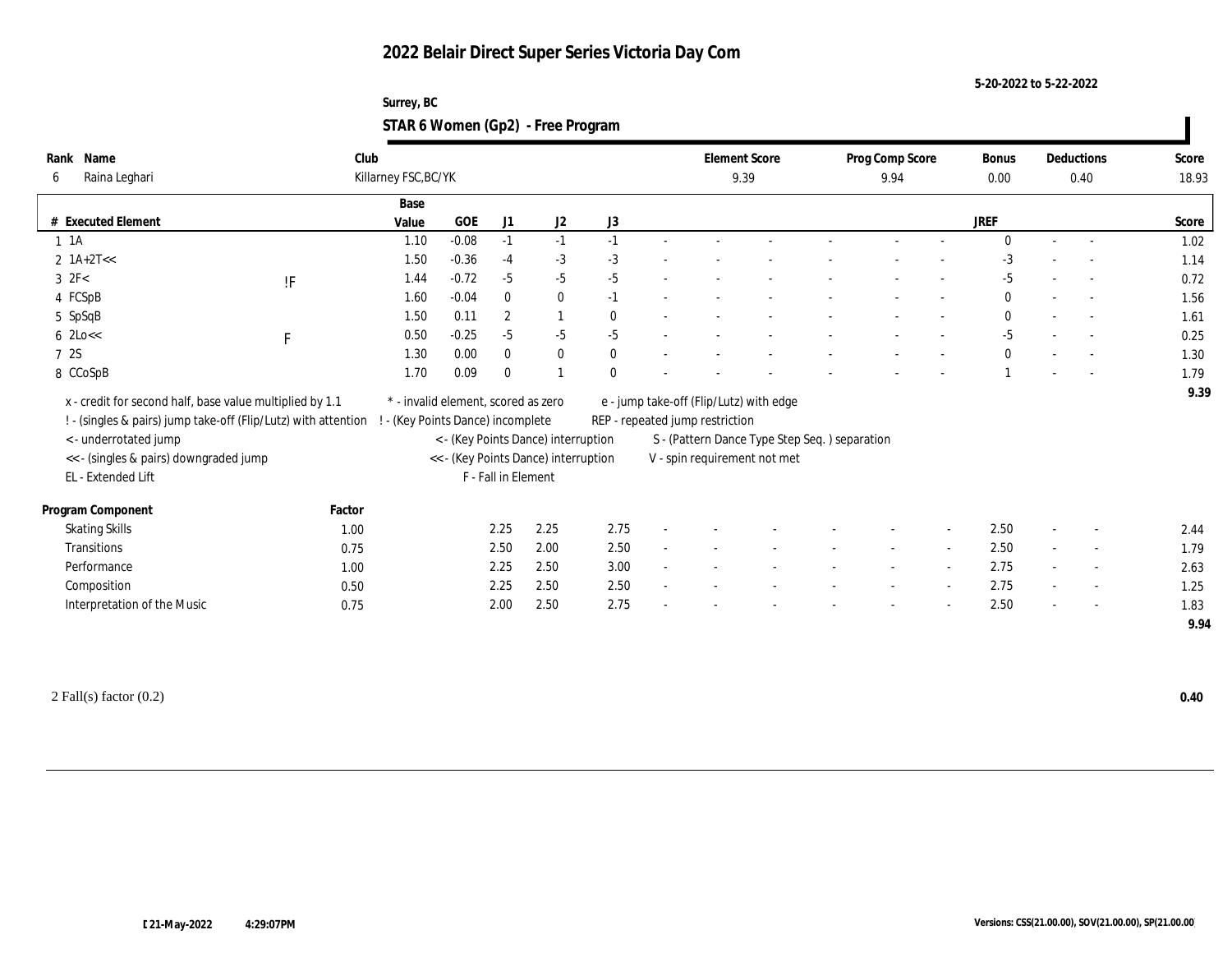**5-20-2022 to 5-22-2022**

| Surrey, BC                        |  |
|-----------------------------------|--|
| STAR 6 Women (Gp2) - Free Program |  |

| Club  |                                                                                                                                                                              |                   |                                      |                                                                                                                                       |                                                                                                                     |  |                                                                                                                                            |        |                                                | Bonus           |                                      |                          | Score                                          |
|-------|------------------------------------------------------------------------------------------------------------------------------------------------------------------------------|-------------------|--------------------------------------|---------------------------------------------------------------------------------------------------------------------------------------|---------------------------------------------------------------------------------------------------------------------|--|--------------------------------------------------------------------------------------------------------------------------------------------|--------|------------------------------------------------|-----------------|--------------------------------------|--------------------------|------------------------------------------------|
|       |                                                                                                                                                                              |                   |                                      |                                                                                                                                       |                                                                                                                     |  |                                                                                                                                            | 9.26   |                                                | 0.00            |                                      |                          | 18.81                                          |
| Base  |                                                                                                                                                                              |                   |                                      |                                                                                                                                       |                                                                                                                     |  |                                                                                                                                            |        |                                                |                 |                                      |                          |                                                |
| Value | <b>GOE</b>                                                                                                                                                                   | J1                | J2                                   | J3                                                                                                                                    |                                                                                                                     |  |                                                                                                                                            |        |                                                | <b>JREF</b>     |                                      |                          | Score                                          |
| 2.40  | 0.00                                                                                                                                                                         | $\bf{0}$          | $\bf{0}$                             | $\theta$                                                                                                                              |                                                                                                                     |  |                                                                                                                                            |        |                                                | $\mathbf{0}$    | $\sim$                               | $\overline{\phantom{a}}$ | 2.40                                           |
| 1.30  | $-0.55$                                                                                                                                                                      | $-5$              | $-3$                                 | $-5$                                                                                                                                  |                                                                                                                     |  |                                                                                                                                            |        |                                                | $-4$            |                                      |                          | 0.75                                           |
| 1.30  | 0.00                                                                                                                                                                         | $\bf{0}$          | $\bf{0}$                             | $\mathbf{0}$                                                                                                                          |                                                                                                                     |  |                                                                                                                                            |        |                                                | $\mathbf{0}$    |                                      | $\overline{\phantom{a}}$ | 1.30                                           |
| 1.60  | $-0.12$                                                                                                                                                                      | $\mathbf{0}$      | $-1$                                 | $-1$                                                                                                                                  |                                                                                                                     |  |                                                                                                                                            |        |                                                | $-1$            |                                      | $\sim$                   | 1.48                                           |
| 1.50  | 0.08                                                                                                                                                                         |                   | $\mathbf{1}$                         | $\mathbf{0}$                                                                                                                          |                                                                                                                     |  |                                                                                                                                            |        |                                                | $\mathbf{0}$    |                                      | $\overline{\phantom{a}}$ | 1.58                                           |
| 1.30  | $-0.36$                                                                                                                                                                      | $-2$              | $-3$                                 | $-3$                                                                                                                                  |                                                                                                                     |  |                                                                                                                                            |        |                                                | $-3$            |                                      |                          | 0.94                                           |
| 1.10  | 0.00                                                                                                                                                                         | $\mathbf{0}$      | $\bf{0}$                             | $\mathbf{0}$                                                                                                                          |                                                                                                                     |  |                                                                                                                                            |        |                                                | $\mathbf{0}$    |                                      | $\overline{\phantom{a}}$ | 1.10                                           |
| 0.00  |                                                                                                                                                                              |                   |                                      |                                                                                                                                       |                                                                                                                     |  |                                                                                                                                            |        |                                                |                 |                                      |                          | 0.00                                           |
|       |                                                                                                                                                                              |                   |                                      |                                                                                                                                       |                                                                                                                     |  |                                                                                                                                            |        |                                                |                 |                                      |                          | 9.55                                           |
|       |                                                                                                                                                                              |                   |                                      |                                                                                                                                       |                                                                                                                     |  |                                                                                                                                            |        |                                                |                 |                                      |                          |                                                |
|       |                                                                                                                                                                              |                   |                                      |                                                                                                                                       |                                                                                                                     |  |                                                                                                                                            |        |                                                |                 |                                      |                          |                                                |
|       |                                                                                                                                                                              |                   |                                      |                                                                                                                                       |                                                                                                                     |  |                                                                                                                                            |        |                                                |                 |                                      |                          |                                                |
|       |                                                                                                                                                                              |                   |                                      |                                                                                                                                       |                                                                                                                     |  |                                                                                                                                            |        |                                                |                 |                                      |                          |                                                |
|       |                                                                                                                                                                              |                   |                                      |                                                                                                                                       |                                                                                                                     |  |                                                                                                                                            |        |                                                |                 |                                      |                          |                                                |
|       |                                                                                                                                                                              |                   |                                      |                                                                                                                                       |                                                                                                                     |  |                                                                                                                                            |        |                                                |                 | $\overline{\phantom{a}}$             | $\overline{\phantom{a}}$ | 2.38                                           |
|       |                                                                                                                                                                              |                   |                                      |                                                                                                                                       |                                                                                                                     |  |                                                                                                                                            | $\sim$ | $\overline{\phantom{a}}$                       |                 | $\sim$                               | $\sim$                   | 1.50                                           |
|       |                                                                                                                                                                              |                   |                                      |                                                                                                                                       |                                                                                                                     |  |                                                                                                                                            |        | $\overline{a}$                                 |                 |                                      | $\overline{\phantom{a}}$ | 2.56                                           |
|       |                                                                                                                                                                              |                   |                                      |                                                                                                                                       |                                                                                                                     |  |                                                                                                                                            |        |                                                |                 |                                      | $\sim$                   | 1.13                                           |
|       |                                                                                                                                                                              |                   |                                      |                                                                                                                                       |                                                                                                                     |  |                                                                                                                                            |        |                                                |                 |                                      |                          | 1.69                                           |
|       |                                                                                                                                                                              |                   |                                      |                                                                                                                                       |                                                                                                                     |  |                                                                                                                                            |        |                                                |                 |                                      |                          | 9.26                                           |
|       | x - credit for second half, base value multiplied by 1.1<br>! - (singles & pairs) jump take-off (Flip/Lutz) with attention<br>Factor<br>1.00<br>0.75<br>1.00<br>0.50<br>0.75 | Sunset FSC, BC/YK | 2.25<br>2.25<br>2.50<br>2.00<br>2.00 | * - invalid element, scored as zero<br>- (Key Points Dance) incomplete<br>F - Fall in Element<br>2.50<br>2.25<br>2.50<br>2.50<br>2.50 | < - (Key Points Dance) interruption<br><< - (Key Points Dance) interruption<br>2.50<br>1.75<br>3.00<br>2.50<br>2.75 |  | <b>Element Score</b><br>9.55<br>e - jump take-off (Flip/Lutz) with edge<br>REP - repeated jump restriction<br>V - spin requirement not met |        | S - (Pattern Dance Type Step Seq. ) separation | Prog Comp Score | 2.25<br>1.75<br>2.25<br>2.00<br>1.75 |                          | Deductions<br>0.00<br>$\overline{\phantom{a}}$ |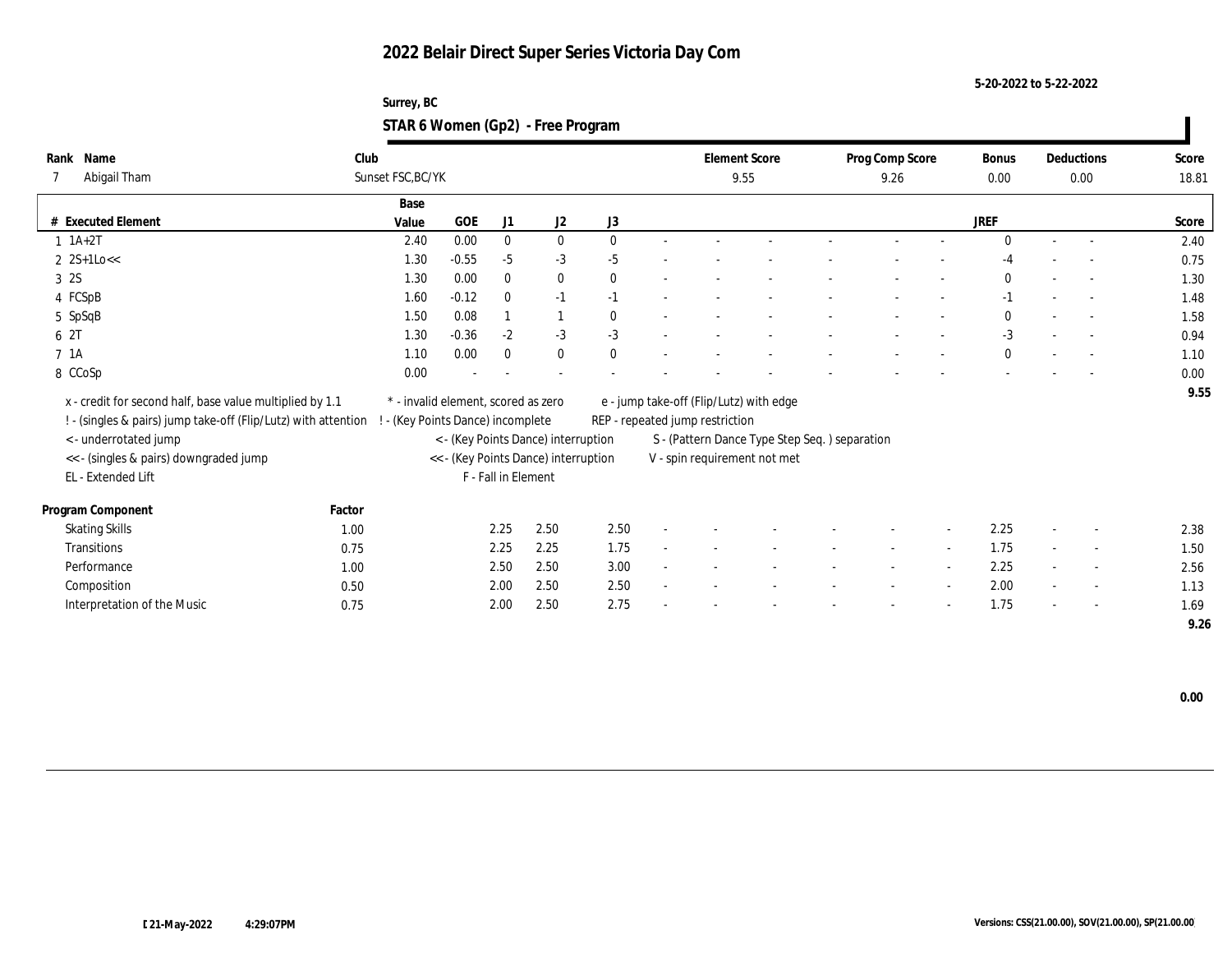**5-20-2022 to 5-22-2022**

| Surrey, BC                        |  |
|-----------------------------------|--|
| STAR 6 Women (Gp2) - Free Program |  |

| Name<br>Rank<br>Sophie Weeks<br>8                              |             | Club<br>Delta FSC, BC/YK            |            |                     |                                      |                  |                                 | <b>Element Score</b><br>9.53                   | Prog Comp Score<br>9.47 |        | Bonus<br>0.00 |        | Deductions<br>0.40       | Score<br>18.60 |
|----------------------------------------------------------------|-------------|-------------------------------------|------------|---------------------|--------------------------------------|------------------|---------------------------------|------------------------------------------------|-------------------------|--------|---------------|--------|--------------------------|----------------|
|                                                                |             | Base                                |            |                     |                                      |                  |                                 |                                                |                         |        |               |        |                          |                |
| # Executed Element                                             |             | Value                               | <b>GOE</b> | J1                  | $\mathrm{J}2$                        | $_{\mathrm{J}3}$ |                                 |                                                |                         |        | <b>JREF</b>   |        |                          | Score          |
| $1 \text{ 1A+2T} <<$                                           |             | 1.50                                | $-0.47$    | $-5$                | $-3$                                 | $-5$             |                                 |                                                |                         |        | $-4$          | $\sim$ | $\sim$                   | 1.03           |
| 2 CCoSpB (V)                                                   |             | 1.28                                | 0.07       |                     | $\bf{0}$                             |                  |                                 |                                                |                         |        | $\Omega$      |        |                          | 1.35           |
| 32Sq                                                           |             | 1.30                                | $-0.65$    | $-5$                | $-5$                                 | $-5$             |                                 |                                                |                         |        | -5            |        |                          | 0.65           |
| $4 \text{2Lo+1Lo}$                                             | $\mathbf F$ | 2.20                                | $-0.09$    | $-1$                | $\bf{0}$                             | $-1$             |                                 |                                                |                         |        | $\mathbf{0}$  |        | $\sim$                   | 2.11           |
| 52F                                                            |             | 1.80                                | $-0.09$    | $-1$                | $\bf{0}$                             | $-1$             |                                 |                                                |                         |        | $\mathbf{0}$  |        | $\overline{\phantom{a}}$ | 1.71           |
|                                                                |             | 1.50                                | 0.08       | $\overline{2}$      | $\bf{0}$                             | $\theta$         |                                 |                                                |                         |        | $\mathbf{0}$  |        |                          | 1.58           |
| 6 SpSqB<br>7 1A                                                |             | 1.10                                | 0.00       | $\mathbf{0}$        | $\mathbf{0}$                         | $\mathbf{0}$     |                                 |                                                |                         |        | $\mathbf{0}$  |        |                          | 1.10           |
| 8 FCSp                                                         |             | 0.00                                |            |                     |                                      |                  |                                 |                                                |                         |        |               |        |                          | 0.00           |
|                                                                |             |                                     |            |                     |                                      |                  |                                 |                                                |                         |        |               |        |                          |                |
| x - credit for second half, base value multiplied by 1.1       |             | * - invalid element, scored as zero |            |                     |                                      |                  |                                 | e - jump take-off (Flip/Lutz) with edge        |                         |        |               |        |                          | 9.53           |
| ! - (singles & pairs) jump take-off (Flip/Lutz) with attention |             | ! - (Key Points Dance) incomplete   |            |                     |                                      |                  | REP - repeated jump restriction |                                                |                         |        |               |        |                          |                |
| < - underrotated jump                                          |             |                                     |            |                     | < - (Key Points Dance) interruption  |                  |                                 | S - (Pattern Dance Type Step Seq. ) separation |                         |        |               |        |                          |                |
| << - (singles & pairs) downgraded jump                         |             |                                     |            |                     | << - (Key Points Dance) interruption |                  |                                 | V - spin requirement not met                   |                         |        |               |        |                          |                |
| EL - Extended Lift                                             |             |                                     |            | F - Fall in Element |                                      |                  |                                 |                                                |                         |        |               |        |                          |                |
| Program Component                                              | Factor      |                                     |            |                     |                                      |                  |                                 |                                                |                         |        |               |        |                          |                |
| <b>Skating Skills</b>                                          | 1.00        |                                     |            | 2.25                | 2.00                                 | 2.75             |                                 |                                                |                         |        | 2.25          |        |                          | 2.31           |
| Transitions                                                    | 0.75        |                                     |            | 2.50                | 2.25                                 | 2.75             |                                 |                                                |                         | $\sim$ | 2.25          |        | $\overline{\phantom{a}}$ | 1.83           |
| Performance                                                    | 1.00        |                                     |            | 2.25                | 2.50                                 | 3.00             |                                 |                                                |                         |        | 2.00          |        | $\overline{\phantom{a}}$ | 2.44           |
| Composition                                                    | 0.50        |                                     |            | 2.25                | 2.25                                 | 2.25             |                                 |                                                |                         |        | 2.50          |        | $\sim$                   | 1.16           |
| Interpretation of the Music                                    | 0.75        |                                     |            | 2.00                | 2.50                                 | 2.50             |                                 |                                                |                         |        | 2.25          |        | $\sim$                   | 1.73           |
|                                                                |             |                                     |            |                     |                                      |                  |                                 |                                                |                         |        |               |        |                          | 9.47           |
|                                                                |             |                                     |            |                     |                                      |                  |                                 |                                                |                         |        |               |        |                          |                |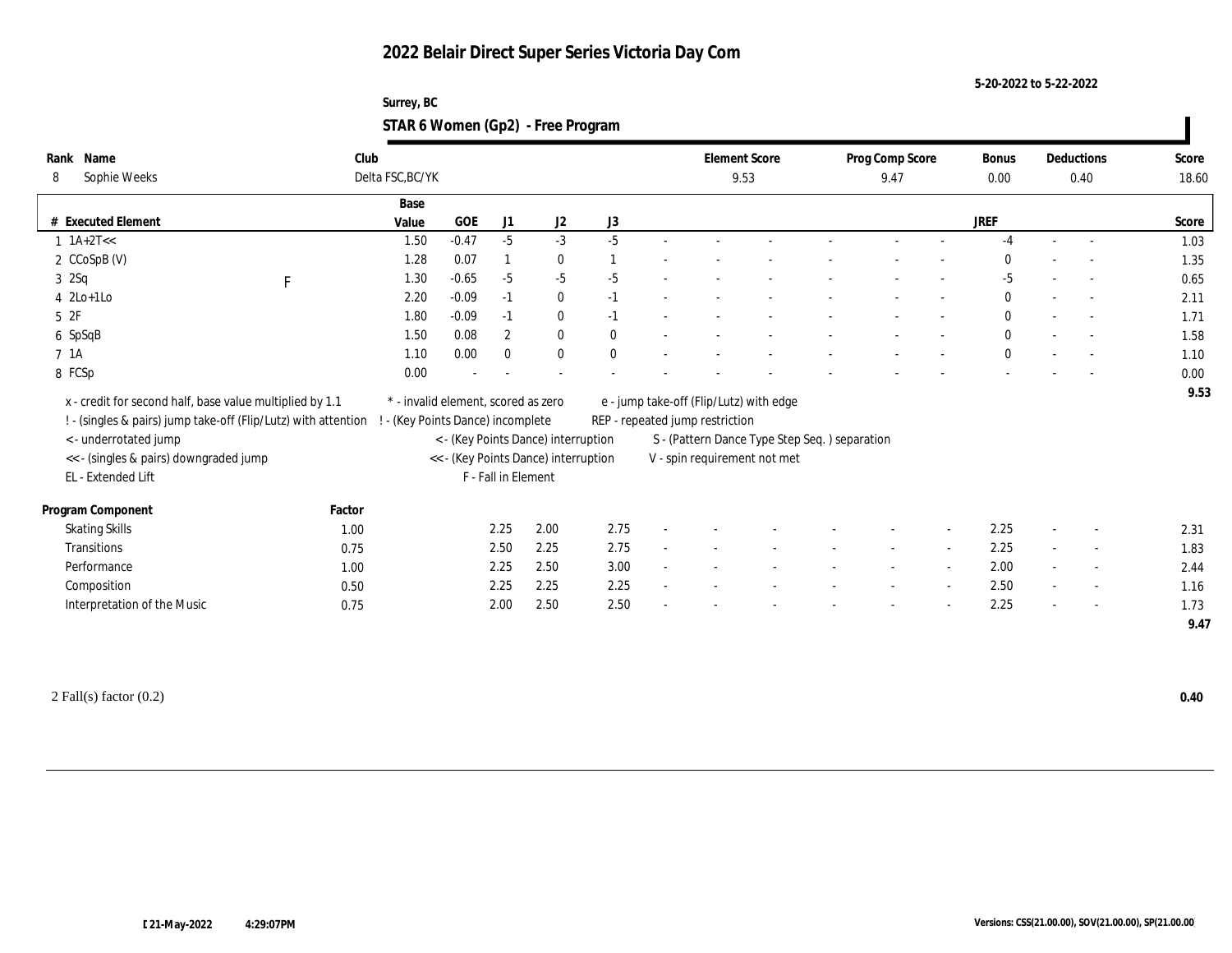**5-20-2022 to 5-22-2022**

### **Surrey, BC STAR 6 Women (Gp2) - Free Program**

| Name<br>Rank                                                   | Club   |                                     |            |                     |                                      |              |                                 | <b>Element Score</b>                          | Prog Comp Score |                          | Bonus        |        | Deductions               | Score |
|----------------------------------------------------------------|--------|-------------------------------------|------------|---------------------|--------------------------------------|--------------|---------------------------------|-----------------------------------------------|-----------------|--------------------------|--------------|--------|--------------------------|-------|
| Avleen Shettra<br>9                                            |        | North Surrey SC, BC/YK              |            |                     |                                      |              |                                 | 8.04                                          | 9.02            |                          | 0.00         | 0.00   |                          | 17.06 |
|                                                                |        | Base                                |            |                     |                                      |              |                                 |                                               |                 |                          |              |        |                          |       |
| <b>Executed Element</b>                                        |        | Value                               | <b>GOE</b> | J1                  | J2                                   | J3           |                                 |                                               |                 |                          | <b>JREF</b>  |        |                          | Score |
| 1 CCoSpB                                                       |        | 1.70                                | $-0.09$    | $\mathbf{0}$        | $-1$                                 | $\theta$     |                                 |                                               | $\sim$          |                          | $-1$         | $\sim$ | $\overline{\phantom{a}}$ | 1.61  |
| 2 1A                                                           |        | 1.10                                | $-0.11$    | $-1$                | $-1$                                 | $-1$         |                                 |                                               |                 |                          | $-1$         |        |                          | 0.99  |
| $3 \text{ }2T<<$                                               |        | 0.40                                | $-0.19$    | $-5$                | $-4$                                 | $-5$         |                                 |                                               |                 |                          | $-5$         |        |                          | 0.21  |
| $4 \text{ } 1\text{Lz}(e)$                                     |        | 0.48                                | $-0.12$    | $-3$                | $-3$                                 | $-2$         |                                 |                                               |                 |                          | $-2$         |        | $\sim$                   | 0.36  |
| 5 SpSqB                                                        |        | 1.50                                | $-0.30$    | $-3$                | $-3$                                 | $\mathbf{0}$ |                                 |                                               |                 |                          | $-2$         |        | $\sim$                   | 1.20  |
| $6 \t2S+1T$                                                    |        | 1.70                                | $-0.10$    | $-1$                | $\bf{0}$                             | $-1$         |                                 |                                               |                 |                          | $-1$         |        |                          | 1.60  |
| $7$ 1Lo+1Lo                                                    |        | 1.00                                | 0.00       | $\bf{0}$            | $\bf{0}$                             | $\mathbf{0}$ |                                 |                                               |                 |                          | $\mathbf{0}$ |        | $\overline{a}$           | 1.00  |
| 8 SSpB                                                         |        | 1.10                                | $-0.03$    | $\mathbf{0}$        | $\mathbf{0}$                         | $-1$         |                                 |                                               |                 |                          | $\theta$     |        |                          | 1.07  |
| x - credit for second half, base value multiplied by 1.1       |        | * - invalid element, scored as zero |            |                     |                                      |              |                                 | e - jump take-off (Flip/Lutz) with edge       |                 |                          |              |        |                          | 8.04  |
| ! - (singles & pairs) jump take-off (Flip/Lutz) with attention |        | ! - (Key Points Dance) incomplete   |            |                     |                                      |              | REP - repeated jump restriction |                                               |                 |                          |              |        |                          |       |
| < - underrotated jump                                          |        |                                     |            |                     | < - (Key Points Dance) interruption  |              |                                 | S - (Pattern Dance Type Step Seq.) separation |                 |                          |              |        |                          |       |
| << - (singles & pairs) downgraded jump                         |        |                                     |            |                     | << - (Key Points Dance) interruption |              |                                 | V - spin requirement not met                  |                 |                          |              |        |                          |       |
| EL - Extended Lift                                             |        |                                     |            | F - Fall in Element |                                      |              |                                 |                                               |                 |                          |              |        |                          |       |
|                                                                |        |                                     |            |                     |                                      |              |                                 |                                               |                 |                          |              |        |                          |       |
| Program Component                                              | Factor |                                     |            |                     |                                      |              |                                 |                                               |                 |                          |              |        |                          |       |
| <b>Skating Skills</b>                                          | 1.00   |                                     |            | 2.25                | 1.75                                 | 2.50         |                                 |                                               |                 | $\overline{\phantom{a}}$ | 2.00         |        | $\sim$                   | 2.13  |
| <b>Transitions</b>                                             | 0.75   |                                     |            | 2.50                | 2.25                                 | 3.00         |                                 |                                               |                 | $\sim$                   | 2.25         |        | $\overline{\phantom{a}}$ | 1.88  |
| Performance                                                    | 1.00   |                                     |            | 2.00                | 2.25                                 | 2.50         |                                 |                                               |                 | $\overline{\phantom{a}}$ | 2.00         |        | $\sim$                   | 2.19  |
| Composition                                                    | 0.50   |                                     |            | 2.50                | 2.25                                 | 2.75         |                                 |                                               |                 | $\overline{\phantom{a}}$ | 2.25         | $\sim$ | $\overline{\phantom{a}}$ | 1.22  |
| Interpretation of the Music                                    | 0.75   |                                     |            | 2.00                | 2.25                                 | 2.75         |                                 |                                               |                 | $\overline{\phantom{a}}$ | 1.50         |        | $\sim$                   | 1.60  |
|                                                                |        |                                     |            |                     |                                      |              |                                 |                                               |                 |                          |              |        |                          | 9.02  |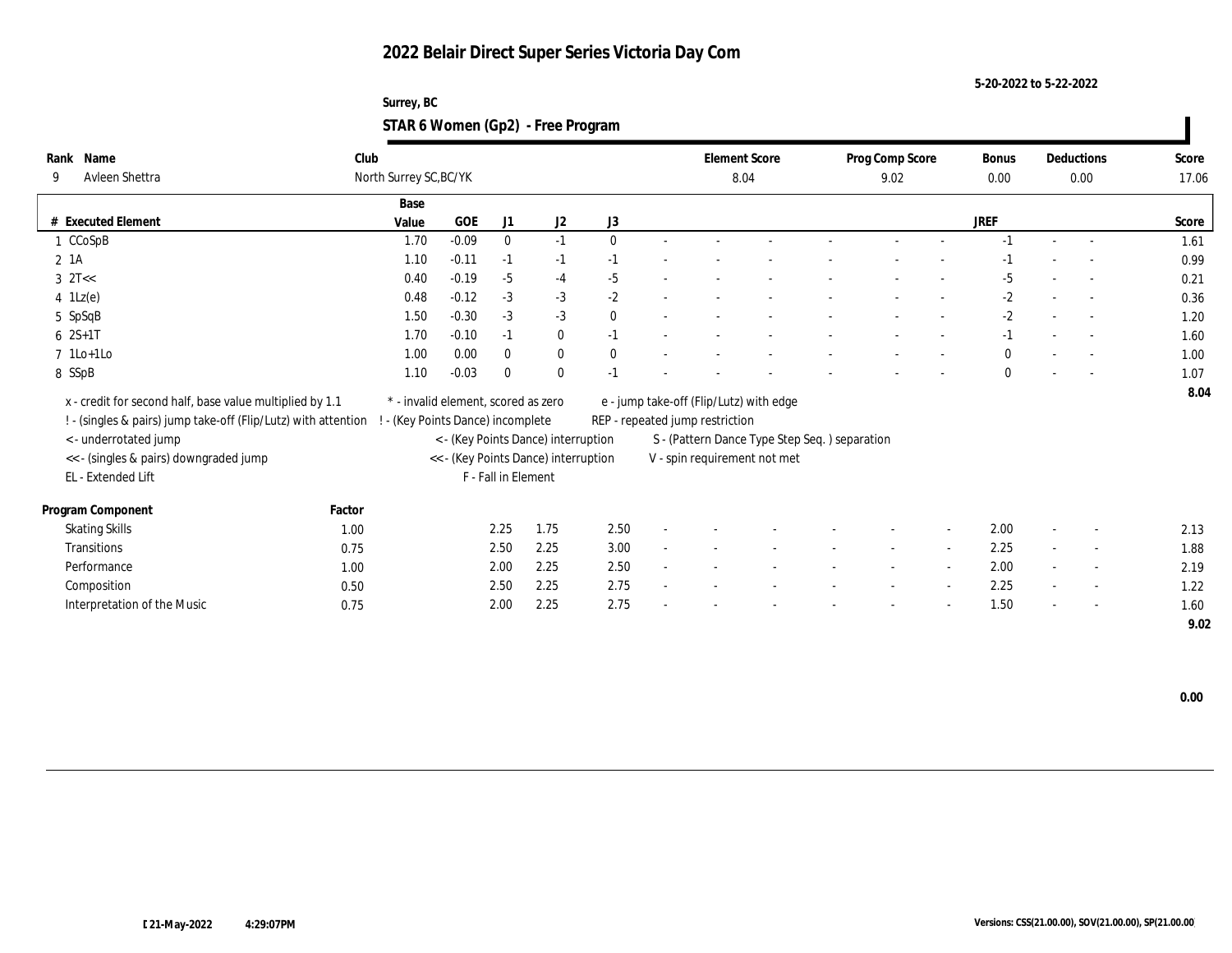**5-20-2022 to 5-22-2022**

### **Surrey, BC STAR 6 Women (Gp2) - Free Program**

| Name<br>Rank                                                   | Club   |                                     |         |                     |                                      |              |                                 | <b>Element Score</b>                          | Prog Comp Score | Bonus        |                          | Deductions               | Score |
|----------------------------------------------------------------|--------|-------------------------------------|---------|---------------------|--------------------------------------|--------------|---------------------------------|-----------------------------------------------|-----------------|--------------|--------------------------|--------------------------|-------|
| Kathy Ling<br>10                                               |        | Killarney FSC, BC/YK                |         |                     |                                      |              |                                 | 8.30                                          | 9.11            | 0.00         |                          | 0.60                     | 16.81 |
|                                                                |        | Base                                |         |                     |                                      |              |                                 |                                               |                 |              |                          |                          |       |
| # Executed Element                                             |        | Value                               | GOE     | J1                  | $\mathrm{J}2$                        | J3           |                                 |                                               |                 | <b>JREF</b>  |                          |                          | Score |
| $1 1A+1T$                                                      |        | 1.50                                | 0.06    | $\bf{0}$            | $\bf{0}$                             |              |                                 |                                               |                 |              |                          |                          | 1.56  |
| 2 2S                                                           |        | 1.30                                | $-0.65$ | $-5$                | $-5$                                 | $-5$         |                                 |                                               |                 |              |                          |                          | 0.65  |
| 3 SpSqB                                                        |        | 1.50                                | $-0.04$ | $-2$                | $\bf{0}$                             |              |                                 |                                               |                 | $\mathbf{0}$ |                          |                          | 1.46  |
| $4$ 1Lz+1Lo                                                    |        | 1.10                                | 0.00    | $\mathbf{0}$        | $\bf{0}$                             | $\theta$     |                                 |                                               |                 | $\mathbf{0}$ |                          | $\sim$                   | 1.10  |
| 5 FCSpB                                                        |        | 1.60                                | 0.00    | $\bf{0}$            | $\bf{0}$                             | $\mathbf{0}$ |                                 |                                               |                 | $\bf{0}$     |                          |                          | 1.60  |
| $6 \text{ } 2T <<$                                             |        | 0.40                                | $-0.20$ | $-5$                | $-5$                                 | $-5$         |                                 |                                               |                 | $-5$         |                          |                          | 0.20  |
| 7 <sub>1A</sub>                                                |        | 1.10                                | $-0.55$ | $-5$                | $-5$                                 | $-5$         |                                 |                                               |                 | $-5$         |                          |                          | 0.55  |
| 8 CCoSpB (V)                                                   |        | 1.28                                | $-0.10$ | $-1$                | $-1$                                 | $\theta$     |                                 |                                               |                 | $-1$         |                          |                          | 1.18  |
| x - credit for second half, base value multiplied by 1.1       |        | * - invalid element, scored as zero |         |                     |                                      |              |                                 | e - jump take-off (Flip/Lutz) with edge       |                 |              |                          |                          | 8.30  |
| ! - (singles & pairs) jump take-off (Flip/Lutz) with attention |        | ! - (Key Points Dance) incomplete   |         |                     |                                      |              | REP - repeated jump restriction |                                               |                 |              |                          |                          |       |
| <- underrotated jump                                           |        |                                     |         |                     | < - (Key Points Dance) interruption  |              |                                 | S - (Pattern Dance Type Step Seq.) separation |                 |              |                          |                          |       |
| << - (singles & pairs) downgraded jump                         |        |                                     |         |                     | << - (Key Points Dance) interruption |              |                                 | V - spin requirement not met                  |                 |              |                          |                          |       |
| EL - Extended Lift                                             |        |                                     |         | F - Fall in Element |                                      |              |                                 |                                               |                 |              |                          |                          |       |
|                                                                |        |                                     |         |                     |                                      |              |                                 |                                               |                 |              |                          |                          |       |
| Program Component                                              | Factor |                                     |         |                     |                                      |              |                                 |                                               |                 |              |                          |                          |       |
| <b>Skating Skills</b>                                          | 1.00   |                                     |         | 2.25                | 2.50                                 | 2.25         |                                 |                                               |                 | 2.25         |                          |                          | 2.31  |
| Transitions                                                    | 0.75   |                                     |         | 2.00                | 2.25                                 | 2.00         |                                 |                                               |                 | 2.25         |                          | $\overline{a}$           | 1.60  |
| Performance                                                    | 1.00   |                                     |         | 1.75                | 2.75                                 | 2.50         |                                 |                                               |                 | 2.00         | $\sim$                   | $\overline{\phantom{a}}$ | 2.25  |
| Composition                                                    | 0.50   |                                     |         | 2.00                | 2.25                                 | 2.50         |                                 |                                               |                 | 2.50         | $\overline{\phantom{a}}$ | $\sim$                   | 1.16  |
| Interpretation of the Music                                    | 0.75   |                                     |         | 2.00                | 2.50                                 | 2.75         |                                 |                                               |                 | 2.25         | $\sim$                   | $\sim$                   | 1.79  |
|                                                                |        |                                     |         |                     |                                      |              |                                 |                                               |                 |              |                          |                          | 9.11  |
|                                                                |        |                                     |         |                     |                                      |              |                                 |                                               |                 |              |                          |                          |       |

3 Fall(s) factor (0.2) **0.60**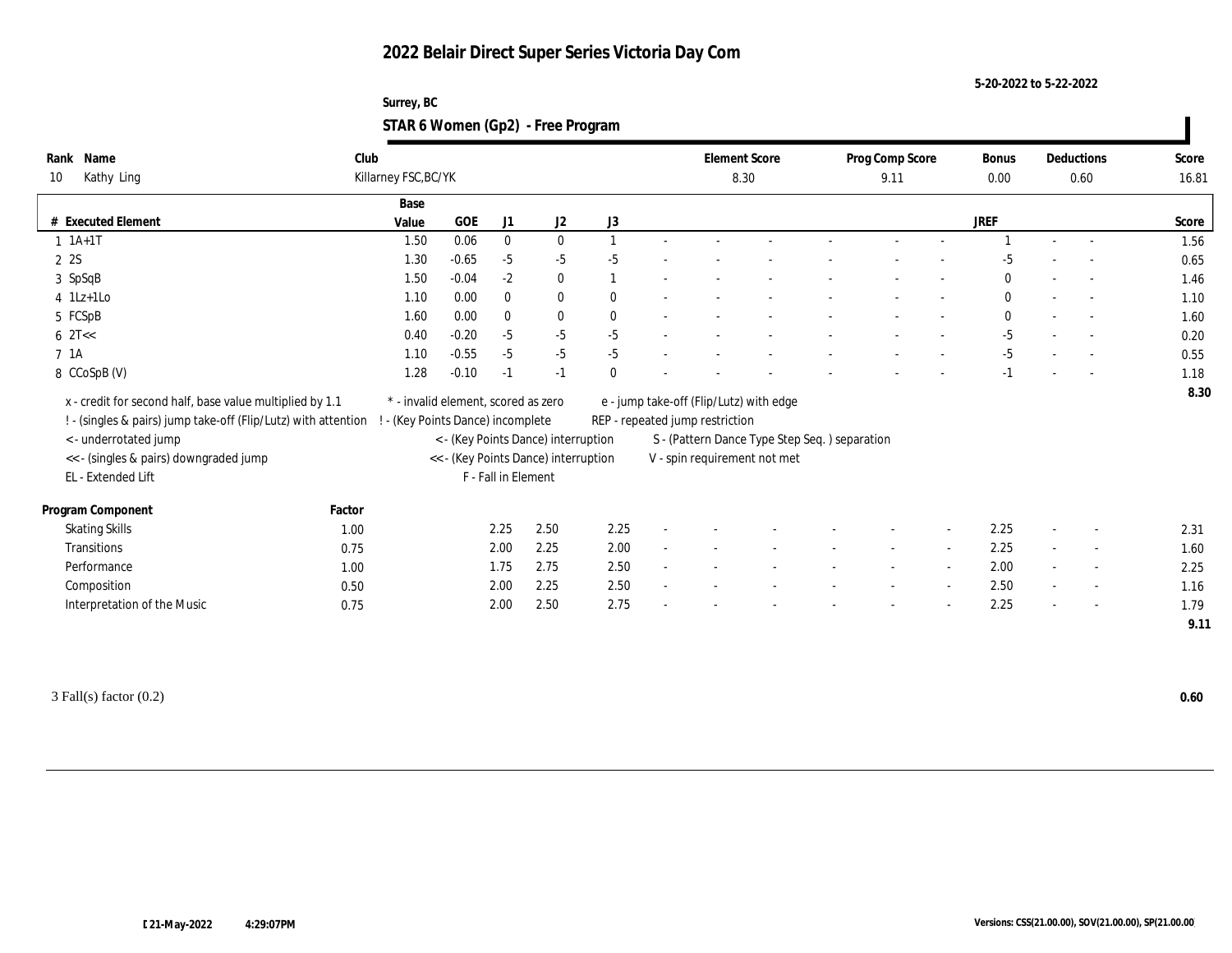#### **5-20-2022 to 5-22-2022**

### **Surrey, BC STAR 6 Women (Gp2) - Free Program**

| Name<br>Rank                                                   | Club                  |                                     |                     |                                      |              | <b>Element Score</b>                                                          |  | Prog Comp Score |                          | Bonus        | Deductions               | Score |
|----------------------------------------------------------------|-----------------------|-------------------------------------|---------------------|--------------------------------------|--------------|-------------------------------------------------------------------------------|--|-----------------|--------------------------|--------------|--------------------------|-------|
| Laiken Richardson<br>11                                        | Maple Ridge SC, BC/YK |                                     |                     |                                      |              | 7.08                                                                          |  | 9.87            |                          | 0.00         | 0.40                     | 16.55 |
|                                                                | Base                  |                                     |                     |                                      |              |                                                                               |  |                 |                          |              |                          |       |
| # Executed Element                                             | Value                 | <b>GOE</b>                          | J1                  | J2                                   | J3           |                                                                               |  |                 |                          | <b>JREF</b>  |                          | Score |
| 1 SSpB                                                         | 1.10                  | 0.06                                |                     | $\mathbf{1}$                         | $\mathbf{0}$ |                                                                               |  |                 |                          | $\Omega$     | $\overline{a}$           | 1.16  |
| 2 $1A+1T<<$                                                    | 1.10                  | $-0.39$                             | $-4$                | $-3$                                 | $-4$         |                                                                               |  |                 |                          | $-3$         | $\overline{\phantom{a}}$ | 0.71  |
| 3 CCoSpB (V)                                                   | 1.28                  | $-0.07$                             | $\mathbf{0}$        | $-1$                                 | $\mathbf{0}$ |                                                                               |  |                 |                          | $-1$         |                          | 1.21  |
| $4$ $2$ T<<<br>$\mathbf F$                                     | 0.40                  | $-0.20$                             | $-5$                | $-5$                                 | $-5$         |                                                                               |  |                 |                          | $-5$         | $\overline{\phantom{a}}$ | 0.20  |
| 5 1A                                                           | 1.10                  | 0.00                                | $\bf{0}$            | $\mathbf{0}$                         | $\mathbf{0}$ |                                                                               |  |                 |                          | $\mathbf{0}$ | $\sim$                   | 1.10  |
| 6 SpSqB                                                        | 1.50                  | 0.08                                |                     | $\bf{0}$                             |              |                                                                               |  |                 |                          | $\mathbf{0}$ |                          | 1.58  |
| $7$ 1Lz                                                        | 0.60                  | 0.00                                | $\mathbf{0}$        | $\bf{0}$                             | $\mathbf{0}$ |                                                                               |  |                 |                          | $\mathbf{0}$ | $\overline{a}$           | 0.60  |
| 8 2S<<br>$\mathbf{F}$                                          | 1.04                  | $-0.52$                             | $-5$                | $-5$                                 | $-5$         |                                                                               |  |                 |                          | $-5$         |                          | 0.52  |
| x - credit for second half, base value multiplied by 1.1       |                       | * - invalid element, scored as zero |                     |                                      |              | e - jump take-off (Flip/Lutz) with edge                                       |  |                 |                          |              |                          | 7.08  |
| ! - (singles & pairs) jump take-off (Flip/Lutz) with attention |                       | - (Key Points Dance) incomplete     |                     |                                      |              | REP - repeated jump restriction                                               |  |                 |                          |              |                          |       |
| <- underrotated jump                                           |                       |                                     |                     | < - (Key Points Dance) interruption  |              |                                                                               |  |                 |                          |              |                          |       |
|                                                                |                       |                                     |                     | << - (Key Points Dance) interruption |              | S - (Pattern Dance Type Step Seq.) separation<br>V - spin requirement not met |  |                 |                          |              |                          |       |
| << - (singles & pairs) downgraded jump<br>EL - Extended Lift   |                       |                                     | F - Fall in Element |                                      |              |                                                                               |  |                 |                          |              |                          |       |
|                                                                |                       |                                     |                     |                                      |              |                                                                               |  |                 |                          |              |                          |       |
| Program Component                                              | Factor                |                                     |                     |                                      |              |                                                                               |  |                 |                          |              |                          |       |
| <b>Skating Skills</b>                                          | 1.00                  |                                     | 2.25                | 2.50                                 | 2.75         |                                                                               |  |                 |                          | 2.00         |                          | 2.38  |
| Transitions                                                    | 0.75                  |                                     | 2.50                | 2.25                                 | 3.00         |                                                                               |  |                 | $\sim$                   | 1.75         | $\overline{\phantom{a}}$ | 1.79  |
| Performance                                                    | 1.00                  |                                     | 2.25                | 2.50                                 | 3.50         |                                                                               |  |                 | $\overline{\phantom{a}}$ | 2.25         | $\overline{\phantom{a}}$ | 2.63  |
| Composition                                                    | 0.50                  |                                     | 2.00                | 2.50                                 | 3.00         |                                                                               |  |                 |                          | 2.00         | $\overline{\phantom{a}}$ | 1.19  |
| Interpretation of the Music                                    | 0.75                  |                                     | 2.00                | 2.50                                 | 3.25         |                                                                               |  |                 |                          | 2.25         | $\sim$                   | 1.88  |
|                                                                |                       |                                     |                     |                                      |              |                                                                               |  |                 |                          |              |                          | 9.87  |

2 Fall(s) factor (0.2) **0.40**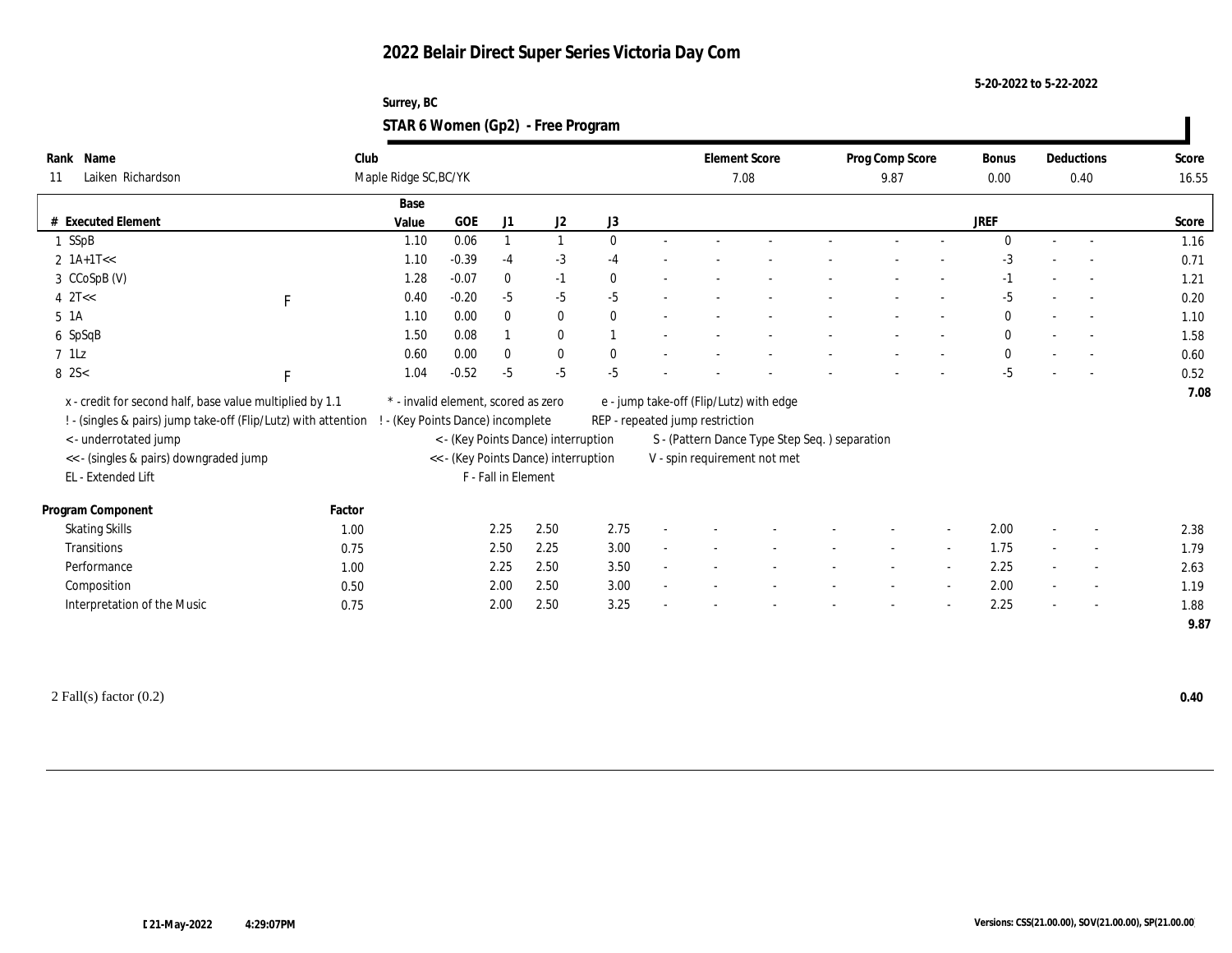**5-20-2022 to 5-22-2022**

| Surrey, BC                        |  |
|-----------------------------------|--|
| STAR 6 Women (Gp2) - Free Program |  |

| Rank Name                                                      | Club               |                                      |                     |                                     |              |                                 | <b>Element Score</b>                          | Prog Comp Score |        | <b>Bonus</b> |                          | Deductions               | Score |
|----------------------------------------------------------------|--------------------|--------------------------------------|---------------------|-------------------------------------|--------------|---------------------------------|-----------------------------------------------|-----------------|--------|--------------|--------------------------|--------------------------|-------|
| Halle Clarke<br>12                                             | Oak Bay FSC, BC/YK |                                      |                     |                                     |              |                                 | 7.68                                          | 8.76            |        | 0.00         | 0.00                     |                          | 16.44 |
|                                                                | Base               |                                      |                     |                                     |              |                                 |                                               |                 |        |              |                          |                          |       |
| # Executed Element                                             | Value              | <b>GOE</b>                           | J <sub>1</sub>      | J <sub>2</sub>                      | J3           |                                 |                                               |                 |        | <b>JREF</b>  |                          |                          | Score |
| $1 \t1A$                                                       | 1.10               | $-0.17$                              | $-2$                | $-1$                                | $-1$         |                                 |                                               |                 |        | $-2$         | $\sim$                   |                          | 0.93  |
| 2 SSpB                                                         | 1.10               | $-0.06$                              | $\bf{0}$            | $-1$                                | $-1$         |                                 |                                               |                 |        | $\Omega$     |                          |                          | 1.04  |
| 3 2S                                                           | 1.30               | $-0.42$                              | $-4$                | $-3$                                | $-3$         |                                 |                                               |                 |        | $-3$         |                          |                          | 0.88  |
| $4 \text{ 2Lo} <$                                              | 0.50               | $-0.23$                              | $-5$                | $-4$                                | $-5$         |                                 |                                               |                 |        | $-4$         | $\sim$                   | $\sim$                   | 0.27  |
| $5 \t1F+1T$                                                    | 0.90               | $-0.01$                              | $\mathbf{0}$        | $\mathbf{0}$                        | $-1$         |                                 |                                               |                 |        | $\bf{0}$     |                          | $\sim$                   | 0.89  |
| 6 CCoSpB                                                       | 1.70               | $-0.04$                              | $-1$                | $\mathbf{1}$                        | $\mathbf{0}$ |                                 |                                               |                 |        | $-1$         |                          |                          | 1.66  |
| 7 SpSqB                                                        | 1.50               | $-0.26$                              | $-3$                | $-2$                                | $-1$         |                                 |                                               |                 |        | $-1$         |                          |                          | 1.24  |
| 8 1A+REP                                                       | 0.77               | 0.00                                 | $\bf{0}$            | $\mathbf{0}$                        | $\mathbf{0}$ |                                 |                                               |                 |        | $\theta$     |                          |                          | 0.77  |
| x - credit for second half, base value multiplied by 1.1       |                    | * - invalid element, scored as zero  |                     |                                     |              |                                 | e - jump take-off (Flip/Lutz) with edge       |                 |        |              |                          |                          | 7.68  |
| ! - (singles & pairs) jump take-off (Flip/Lutz) with attention |                    | ! - (Key Points Dance) incomplete    |                     |                                     |              | REP - repeated jump restriction |                                               |                 |        |              |                          |                          |       |
| < - underrotated jump                                          |                    |                                      |                     | < - (Key Points Dance) interruption |              |                                 | S - (Pattern Dance Type Step Seq.) separation |                 |        |              |                          |                          |       |
| << - (singles & pairs) downgraded jump                         |                    | << - (Key Points Dance) interruption |                     |                                     |              |                                 | V - spin requirement not met                  |                 |        |              |                          |                          |       |
| EL - Extended Lift                                             |                    |                                      | F - Fall in Element |                                     |              |                                 |                                               |                 |        |              |                          |                          |       |
|                                                                |                    |                                      |                     |                                     |              |                                 |                                               |                 |        |              |                          |                          |       |
| Program Component                                              | Factor             |                                      |                     |                                     |              |                                 |                                               |                 |        |              |                          |                          |       |
| <b>Skating Skills</b>                                          | 1.00               |                                      | 2.50                | 2.25                                | 2.25         |                                 |                                               |                 |        | 2.25         |                          | $\sim$                   | 2.31  |
| Transitions                                                    | 0.75               |                                      | 1.75                | 2.00                                | 1.75         |                                 |                                               | $\sim$          | $\sim$ | 1.75         | $\sim$                   | $\sim$                   | 1.36  |
| Performance                                                    | 1.00               |                                      | 2.00                | 2.50                                | 2.75         |                                 |                                               |                 |        | 2.25         |                          | $\sim$                   | 2.38  |
| Composition                                                    | 0.50               |                                      | 1.75                | 2.50                                | 2.25         |                                 |                                               |                 |        | 2.00         | $\overline{\phantom{a}}$ | $\overline{\phantom{a}}$ | 1.07  |
| Interpretation of the Music                                    | 0.75               |                                      | 2.00                | 2.50                                | 2.50         |                                 |                                               |                 |        | 1.75         |                          | $\sim$                   | 1.64  |
|                                                                |                    |                                      |                     |                                     |              |                                 |                                               |                 |        |              |                          |                          | 8.76  |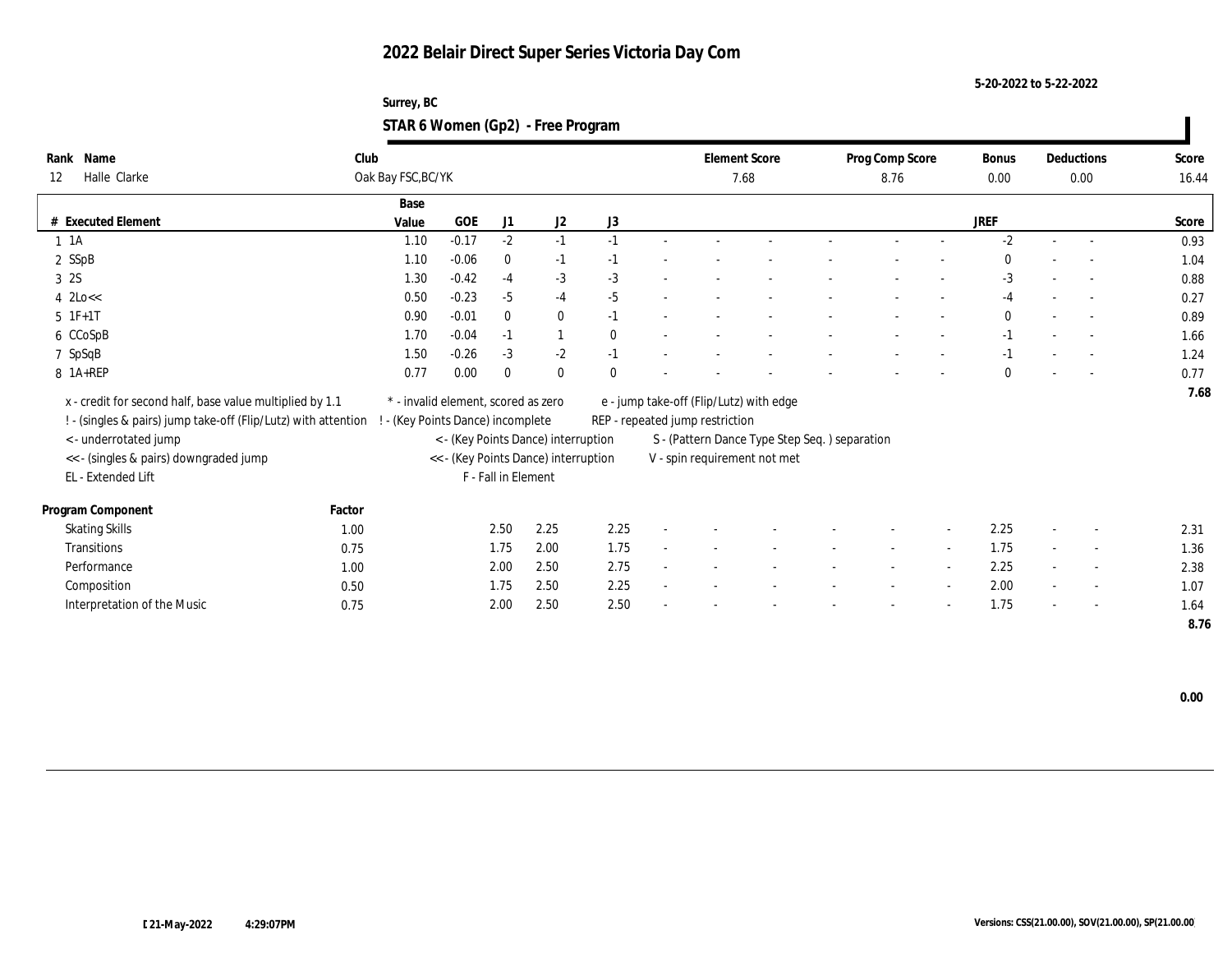#### **5-20-2022 to 5-22-2022**

### **Surrey, BC STAR 6 Women (Gp2) - Free Program**

| Name<br>Rank                                                   | Club         |                                     |                                 |                     |                                      |              |                                 | <b>Element Score</b>                           | Prog Comp Score |                          | Bonus       |      | Deductions               | Score |
|----------------------------------------------------------------|--------------|-------------------------------------|---------------------------------|---------------------|--------------------------------------|--------------|---------------------------------|------------------------------------------------|-----------------|--------------------------|-------------|------|--------------------------|-------|
| Noura Seid-Karbasi<br>13                                       |              | Coquitlam SC, BC/YK                 |                                 |                     |                                      |              |                                 | 8.18                                           | 8.26            |                          | 0.00        | 0.60 |                          | 15.84 |
|                                                                |              | Base                                |                                 |                     |                                      |              |                                 |                                                |                 |                          |             |      |                          |       |
| # Executed Element                                             |              | Value                               | GOE                             | J1                  | J2                                   | $\rm J3$     |                                 |                                                |                 |                          | <b>JREF</b> |      |                          | Score |
| $1 \t1A+1T$                                                    |              | 1.50                                | 0.00                            | $\bf{0}$            | $\bf{0}$                             | $\mathbf{0}$ |                                 |                                                |                 |                          | $\Omega$    |      |                          | 1.50  |
| 2 $2F <$                                                       |              | 0.50                                | $-0.24$                         | $-5$                | $-5$                                 | $-4$         |                                 |                                                |                 |                          | $-5$        |      |                          | 0.26  |
| $3 \text{ 2Lo}<<$                                              | $\mathbf F$  | 0.50                                | $-0.25$                         | $-5$                | $-5$                                 | $-5$         |                                 |                                                |                 |                          | $-5$        |      |                          | 0.25  |
| 4 CCoSpB                                                       |              | 1.70                                | 0.04                            | $\bf{0}$            | $\bf{0}$                             | $\theta$     |                                 |                                                |                 |                          |             |      | $\overline{a}$           | 1.74  |
| 5 <sup>2T</sup>                                                | $\mathbf{F}$ | 1.30                                | $-0.65$                         | $-5$                | $-5$                                 | $-5$         |                                 |                                                |                 |                          | -5          |      | $\overline{\phantom{a}}$ | 0.65  |
| 6 SpSqB                                                        |              | 1.50                                | 0.11                            | $\overline{2}$      | $\mathbf{1}$                         | $\mathbf{0}$ |                                 |                                                |                 |                          | $\theta$    |      |                          | 1.61  |
| 7 2S                                                           | $\mathbf F$  | 1.30                                | $-0.65$                         | $-5$                | $-5$                                 | $-5$         |                                 |                                                |                 |                          | $-5$        |      |                          | 0.65  |
| 8 FCSpB                                                        |              | 1.60                                | $-0.08$                         | $\mathbf{0}$        | $\mathbf{0}$                         | $-1$         |                                 |                                                |                 |                          | $-1$        |      | $\sim$                   | 1.52  |
| x - credit for second half, base value multiplied by 1.1       |              | * - invalid element, scored as zero |                                 |                     |                                      |              |                                 | e - jump take-off (Flip/Lutz) with edge        |                 |                          |             |      |                          | 8.18  |
|                                                                |              |                                     |                                 |                     |                                      |              |                                 |                                                |                 |                          |             |      |                          |       |
| ! - (singles & pairs) jump take-off (Flip/Lutz) with attention |              |                                     | - (Key Points Dance) incomplete |                     |                                      |              | REP - repeated jump restriction |                                                |                 |                          |             |      |                          |       |
| <- underrotated jump                                           |              |                                     |                                 |                     | < - (Key Points Dance) interruption  |              |                                 | S - (Pattern Dance Type Step Seq. ) separation |                 |                          |             |      |                          |       |
| << - (singles & pairs) downgraded jump                         |              |                                     |                                 |                     | << - (Key Points Dance) interruption |              |                                 | V - spin requirement not met                   |                 |                          |             |      |                          |       |
| EL - Extended Lift                                             |              |                                     |                                 | F - Fall in Element |                                      |              |                                 |                                                |                 |                          |             |      |                          |       |
| Program Component                                              | Factor       |                                     |                                 |                     |                                      |              |                                 |                                                |                 |                          |             |      |                          |       |
| <b>Skating Skills</b>                                          | 1.00         |                                     |                                 | 2.00                | 1.75                                 | 2.75         |                                 |                                                |                 |                          | 2.25        |      | $\overline{\phantom{a}}$ | 2.19  |
| Transitions                                                    | 0.75         |                                     |                                 | 2.00                | 2.00                                 | 2.25         |                                 |                                                |                 | $\sim$                   | 2.00        |      | $\sim$                   | 1.55  |
| Performance                                                    | 1.00         |                                     |                                 | 1.75                | 2.00                                 | 2.25         |                                 |                                                |                 | $\overline{\phantom{a}}$ | 1.75        |      | $\overline{\phantom{a}}$ | 1.94  |
| Composition                                                    | 0.50         |                                     |                                 | 1.75                | 2.00                                 | 2.50         |                                 |                                                |                 | $\overline{\phantom{a}}$ | 2.00        |      | $\overline{\phantom{a}}$ | 1.03  |
| Interpretation of the Music                                    | 0.75         |                                     |                                 | 2.00                | 1.75                                 | 2.75         |                                 |                                                |                 | $\overline{\phantom{a}}$ | 1.75        |      | $\overline{\phantom{a}}$ | 1.55  |
|                                                                |              |                                     |                                 |                     |                                      |              |                                 |                                                |                 |                          |             |      |                          | 8.26  |

3 Fall(s) factor (0.2) **0.60**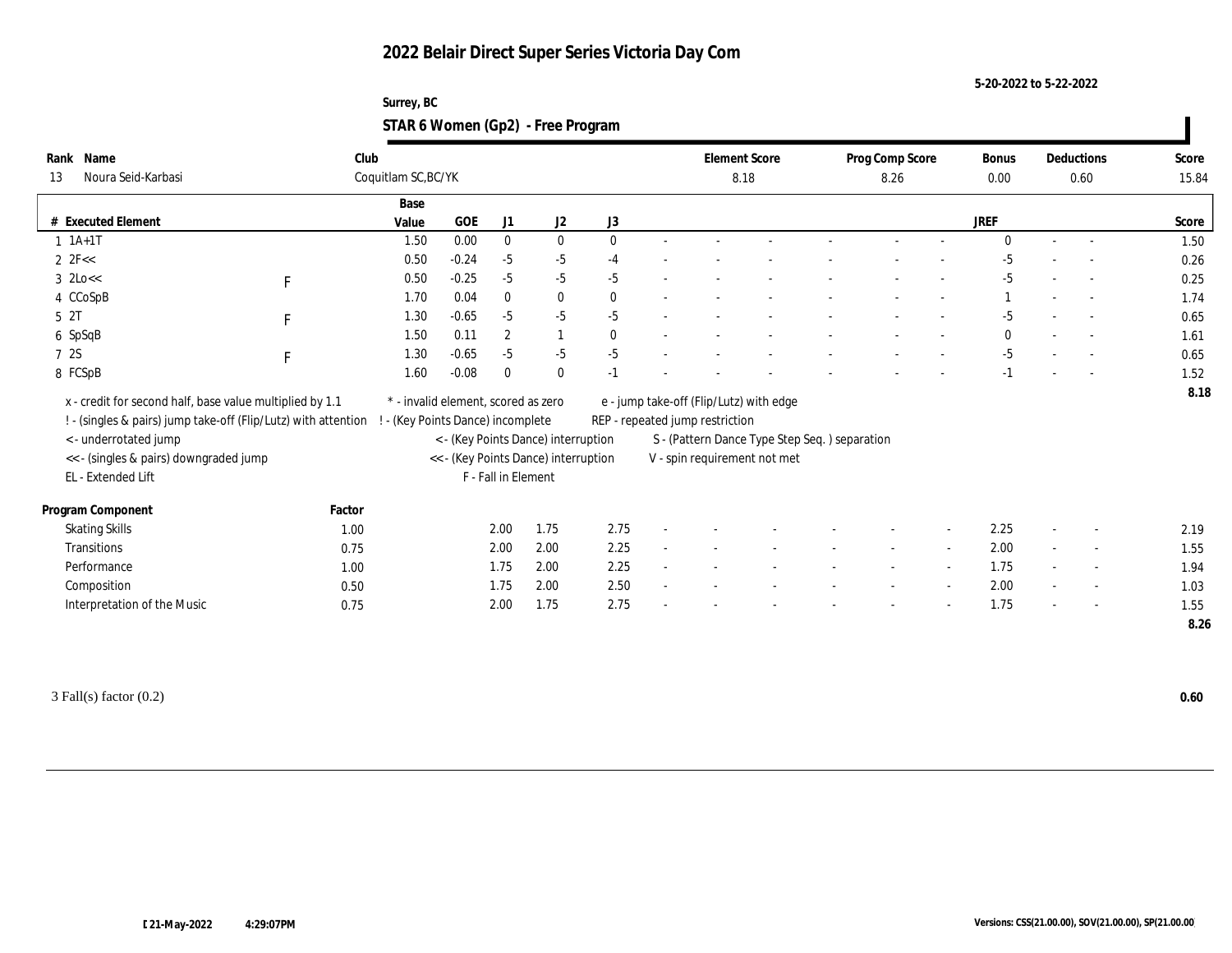**5-20-2022 to 5-22-2022**

### **Surrey, BC STAR 6 Women (Gp2) - Free Program**

| Name<br>Rank                                                   | Club                              |                                     |                          |                                      |              | <b>Element Score</b>            |                                                | Prog Comp Score |                          | <b>Bonus</b> |        | Deductions               | Score |
|----------------------------------------------------------------|-----------------------------------|-------------------------------------|--------------------------|--------------------------------------|--------------|---------------------------------|------------------------------------------------|-----------------|--------------------------|--------------|--------|--------------------------|-------|
| Emma Child<br>14                                               | Prince George FSC, BC/YK          |                                     |                          |                                      |              | 6.59                            |                                                | 9.04            |                          | 0.00         |        | 0.20                     | 15.43 |
|                                                                | Base                              |                                     |                          |                                      |              |                                 |                                                |                 |                          |              |        |                          |       |
| # Executed Element                                             | Value                             | GOE                                 | J1                       | $\mathrm{J}2$                        | J3           |                                 |                                                |                 |                          | <b>JREF</b>  |        |                          | Score |
| $1 \t1A+1T$                                                    | 1.50                              | 0.03                                |                          | $\bf{0}$                             | $\mathbf{0}$ |                                 |                                                |                 |                          | $\Omega$     |        | $\overline{a}$           | 1.53  |
| $2$ 1Lo+1Lo                                                    | 1.00                              | 0.00                                | $\bf{0}$                 | $\bf{0}$                             | $\mathbf{0}$ |                                 |                                                |                 |                          | $\Omega$     |        |                          | 1.00  |
| 3 FCSpB                                                        | 1.60                              | $-0.16$                             | $\mathbf{0}$             | $-1$                                 | $-1$         |                                 |                                                |                 |                          | $-2$         |        |                          | 1.44  |
| 4 SpSq                                                         | 0.00                              |                                     | $\overline{\phantom{a}}$ | $\sim$                               |              |                                 |                                                |                 |                          |              |        | $\overline{a}$           | 0.00  |
| 5 <sup>2T</sup><br>$\mathbf F$                                 | 1.30                              | $-0.65$                             | $-5$                     | $-5$                                 | $-5$         |                                 |                                                |                 |                          | $-5$         |        |                          | 0.65  |
| $6 \, 25 <$                                                    | 0.40                              | $-0.19$                             | $-5$                     | $-5$                                 | $-5$         |                                 |                                                |                 |                          | $-4$         |        | $\overline{a}$           | 0.21  |
| 7 1W                                                           | 0.30                              | $-0.15$                             | $-5$                     | $-5$                                 | $-5$         |                                 |                                                |                 |                          | $-5$         |        |                          | 0.15  |
| 8 CCoSpB                                                       | 1.70                              | $-0.09$                             | $\mathbf{0}$             | $\mathbf{0}$                         | $-1$         |                                 |                                                |                 |                          | $-1$         |        |                          | 1.61  |
| x - credit for second half, base value multiplied by 1.1       |                                   | * - invalid element, scored as zero |                          |                                      |              |                                 | e - jump take-off (Flip/Lutz) with edge        |                 |                          |              |        |                          | 6.59  |
| ! - (singles & pairs) jump take-off (Flip/Lutz) with attention | ! - (Key Points Dance) incomplete |                                     |                          |                                      |              | REP - repeated jump restriction |                                                |                 |                          |              |        |                          |       |
| <- underrotated jump                                           |                                   |                                     |                          | < - (Key Points Dance) interruption  |              |                                 | S - (Pattern Dance Type Step Seq. ) separation |                 |                          |              |        |                          |       |
| << - (singles & pairs) downgraded jump                         |                                   |                                     |                          | << - (Key Points Dance) interruption |              |                                 | V - spin requirement not met                   |                 |                          |              |        |                          |       |
| EL - Extended Lift                                             |                                   |                                     | F - Fall in Element      |                                      |              |                                 |                                                |                 |                          |              |        |                          |       |
|                                                                |                                   |                                     |                          |                                      |              |                                 |                                                |                 |                          |              |        |                          |       |
| Program Component<br>Factor                                    |                                   |                                     |                          |                                      |              |                                 |                                                |                 |                          |              |        |                          |       |
| <b>Skating Skills</b><br>1.00                                  |                                   |                                     | 2.25                     | 2.50                                 | 2.75         |                                 |                                                |                 |                          | 2.25         |        | $\sim$                   | 2.44  |
| <b>Transitions</b><br>0.75                                     |                                   |                                     | 2.00                     | 2.00                                 | 3.00         |                                 |                                                |                 | $\sim$                   | 1.75         | $\sim$ | $\overline{\phantom{a}}$ | 1.64  |
| Performance<br>1.00                                            |                                   |                                     | 2.00                     | 2.25                                 | 2.50         |                                 |                                                |                 | $\sim$                   | 2.00         | $\sim$ | $\overline{\phantom{a}}$ | 2.19  |
| Composition<br>0.50                                            |                                   |                                     | 1.75                     | 2.25                                 | 2.75         |                                 |                                                |                 |                          | 2.25         |        | $\sim$                   | 1.13  |
| Interpretation of the Music<br>0.75                            |                                   |                                     | 2.00                     | 2.00                                 | 2.50         |                                 |                                                |                 | $\overline{\phantom{a}}$ | 2.25         |        | $\sim$                   | 1.64  |
|                                                                |                                   |                                     |                          |                                      |              |                                 |                                                |                 |                          |              |        |                          | 9.04  |

1 Fall(s) factor (0.2) **0.20**